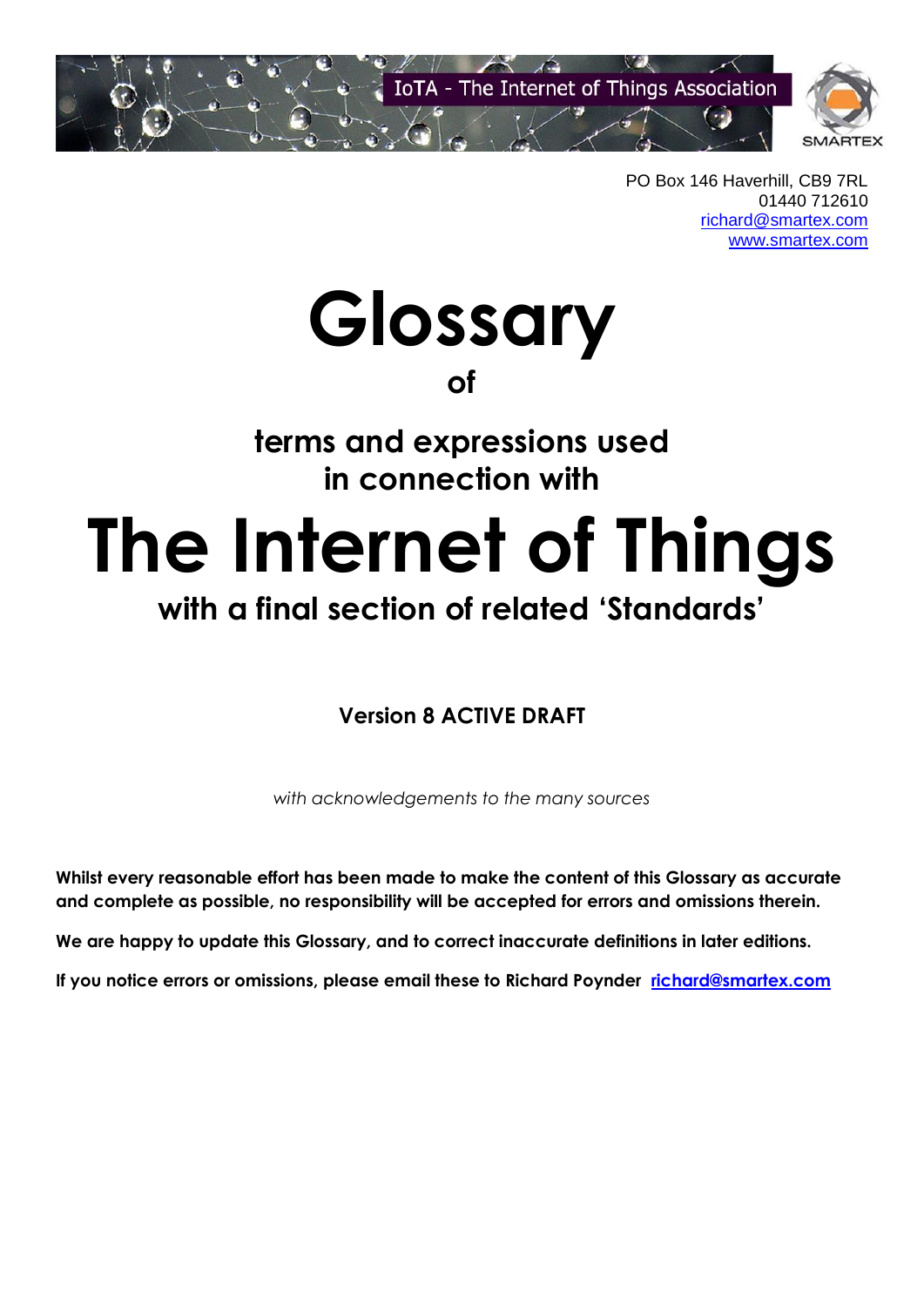|              |                             | <b>Explanation</b>                                                             |
|--------------|-----------------------------|--------------------------------------------------------------------------------|
| $0 - 98 = 3$ |                             | Mobile communications technology which among others includes the               |
|              | (Third Generation)          | UMTS standard.                                                                 |
|              | 4G                          | Mobile communications that goes beyond 3G and is chiefly meant for             |
|              | (Fourth Generation)         | Ultra-broadband Internet connection with speeds of 100 megabit per             |
|              |                             | second to mobile users.                                                        |
|              | <b>6LoWPAN</b>              | A communication protocol which compresses Ipv6 packages for small,             |
|              |                             | ow power-devices to enable them to communicate within the loT.                 |
|              | <b>6LoWPAN header</b>       | $\beta$ tands for IPv6 over low-power wireless personal area networks. It is a |
|              | compression                 | compression mechanism that makes it possible to send and receive               |
|              |                             | IPv6 packets via low-power radio using the standard IEEE 802.15.4,             |
|              |                             | which works with very low bandwidth and power consumption.                     |
|              | A Active digital entity     | Any type of active code or software program, usually acting                    |
|              |                             | according to a Business Logic.                                                 |
|              | <b>Actuator</b>             | Actuators transform electrical signals (energy, usually transported by         |
|              |                             | air, electric current, or liquid) into different forms of energy such as       |
|              |                             | motion or pressure. This is the opposite of what sensors do, which is to       |
|              |                             | capture physical characteristics and transform them in to electrical           |
|              |                             | signals.                                                                       |
|              | <b>Address of Device</b>    | An address is used for locating and accessing – "talking to" – a device,       |
|              |                             | $\alpha$ resource or a service. In some cases, the ID and the Address can be   |
|              |                             | the same, but conceptually they are different.                                 |
|              | AAL                         | AAL concerns itself with the development of intelligent systems to assist      |
|              | (Ambient Assisted           | especially the elderly. This is mostly done through smart technology.          |
|              | Living)                     | Application fields are security (e.g. observation), functionality (e.g.        |
|              |                             | automated light switches) as well as entertainment.                            |
|              | Alljoyn                     | A group backed by the Allseen Alliance, based on messages passed               |
|              |                             | between apps and firmware-based routers. In the AllJoyn scheme,                |
|              |                             | app-to-app messaging is accomplished through routers.                          |
|              | <b>AMI</b>                  | Electronic environments that are sensitive and responsive to the               |
|              | (Ambient                    | presence of people. A vision developed in the 1990s.                           |
|              | Intelligence)               |                                                                                |
|              | API                         | One way for an application to present itself to other, typically remote        |
|              | (Application                | applications so that they can interact with it (for example, to read or        |
|              | Programming                 | write data to it). Often now used as another term for a Web Service.           |
|              | Interface)                  |                                                                                |
|              | <b>Application software</b> | are programs which enable specific, end user applications. This                |
|              |                             | means that the software uses the given potential provided by                   |
|              |                             | computers to form an application. Examples include Microsoft Word              |
|              |                             | (text editing), Adobe Photoshop (image editing) and many other                 |
|              |                             | programs.                                                                      |
|              | <b>Architectural</b>        | The IoT-A architectural reference model follows the definition of the IoT $\,$ |
|              | reference model in          | reference model and combines it with the related IoT reference                 |
|              | loT                         | architecture. It also describes the methodology with which the                 |
|              |                             | eference model and the reference architecture are derived,                     |
|              |                             | including the use of internal and external stakeholder requirements.           |
|              | <b>Architecture</b>         | The fundamental organization of a system embodied in its                       |
|              |                             | components, their relationships to each other and to the environment,          |
|              |                             | and the principles guiding its design and evolution.                           |
|              | <b>Architecture vision</b>  | A high-level, aspirational view of the target architecture.                    |
|              | <b>Arduino</b>              | An open-source physical computing platform which serves to create              |
|              |                             | interactive objects, that's based on a simple microcontroller board. In        |
|              |                             | the IoT, Arduino is used by beginners and experts alike to develop             |
|              |                             | interactive objects for a variety of purposes.                                 |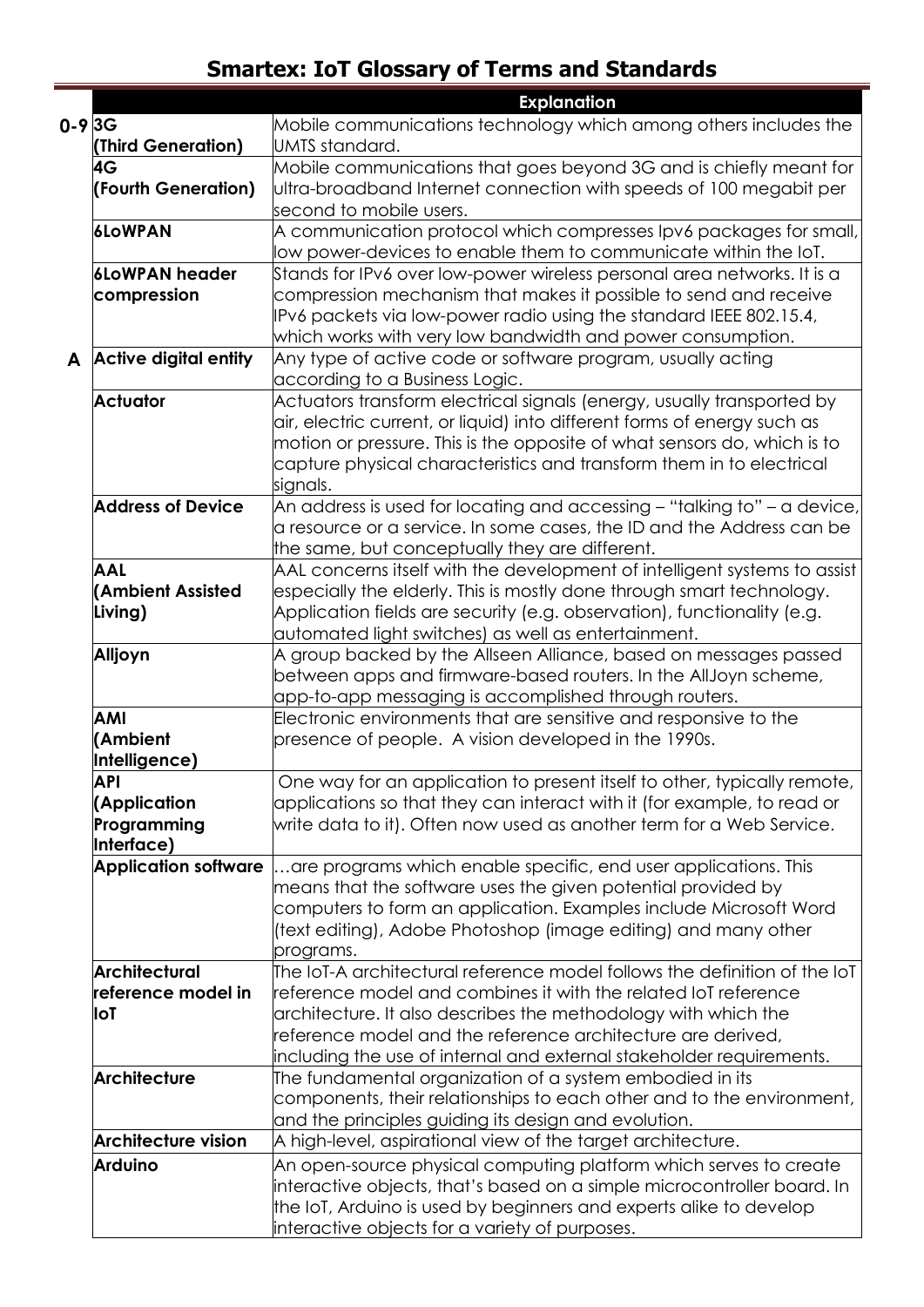|                            | <b>Explanation</b>                                                                                                                     |
|----------------------------|----------------------------------------------------------------------------------------------------------------------------------------|
| <b>ARP</b>                 | $\,$ A communication protocol that is used to convert an IP-address into a                                                             |
| <b>(Address Resolution</b> | physical address. By this means computers can communicate with                                                                         |
| Protocol)                  | each other, despite only knowing each other's IP addresses, by                                                                         |
|                            | sending an ARP request which informs them about the other                                                                              |
|                            | computer's MAC address.                                                                                                                |
|                            |                                                                                                                                        |
|                            |                                                                                                                                        |
| <b>Augmented entity</b>    | $\,$ A physical entity is represented by a virtual entity on the digital level.                                                        |
| (a.k.a. Digital Twin)      | An Augmented entity combines the two and stands for any                                                                                |
|                            | combination of the two entities.                                                                                                       |
|                            | OR                                                                                                                                     |
|                            | The composition of a Physical Entity together with its Virtual Entity.                                                                 |
| <b>AutoID and mobility</b> | Automatic Identification and Mobility (AIM) technologies are a diverse                                                                 |
| technologies               | family of technologies that share the common purpose of identifying,                                                                   |
|                            | tracking, recording, storing and communicating essential business,                                                                     |
|                            | personal, or product data. In most cases, AIM technologies serve as                                                                    |
|                            | the front end of enterprise software systems, providing fast and                                                                       |
|                            | accurate collection and entry of data. AIM technologies include a                                                                      |
|                            | wide range of solutions, each with different data capacities, form                                                                     |
|                            | factors, capabilities, and "best practice" uses. AIM technologies also                                                                 |
|                            | include mobile computing devices that facilitate the collection,                                                                       |
|                            | manipulation, or communication of data from data carriers as well as                                                                   |
|                            | through operator entry of data via voice, touch screens or key pads.                                                                   |
|                            | Each member of the AIM technology family has its own specific                                                                          |
|                            | benefits and limitations -- meaning there is no 'best' technology.                                                                     |
|                            | Rather, applications may be best served by one or more AIM                                                                             |
|                            | technologies. Multiple AIM technologies are often used in combination                                                                  |
|                            | to provide enterprise-wide solutions to business issues. Most AIM                                                                      |
|                            | technologies are defined by international and national technical                                                                       |
|                            | standards. International, national or industry application standards also                                                              |
|                            | exist to define the use of AIM technologies.                                                                                           |
| <b>Big data</b>            | describes the always-growing sums of data, as well as the problems                                                                     |
| <b>BLE</b>                 | that come with processing this massive flood of information.                                                                           |
| <b>(Bluetooth Low</b>      | BLE (Bluetooth 4.0) is a lower-energy-consumption version of the<br>Bluetooth wireless communications standard, which runs constantly, |
| Energy)                    | announcing a device's presence to local sensors and optimizing                                                                         |
|                            | battery life for the device in question. In the IoT, BLE allows for precise                                                            |
|                            | ocation and feature tracking without reduced battery life.                                                                             |
| <b>Brillo</b>              | Announced at Google's I/O 2015, Brillo is a lightweight, rather basic                                                                  |
|                            | backbone for the IoT that will both integrate with Android devices and                                                                 |
|                            | support Wi-Fi and Bluetooth Low Energy.                                                                                                |
| Brownfield                 | An IT environment in which there are existing systems to be considered                                                                 |
|                            | when implementing any new solutions.                                                                                                   |
| <b>BTS</b>                 | A machine that enables two-way wireless communication between                                                                          |
| <b>(Base Transceiver</b>   | user equipment, for example a mobile phone or a computer, and                                                                          |
| Station)                   | networks like the GSM network. The data is received through an                                                                         |
|                            | antenna and is then processed and transmitted by the BTS to create a                                                                   |
|                            | wireless connection.                                                                                                                   |
| <b>Business logic</b>      | The code in an application that processes and executes the functional                                                                  |
|                            | requirements of the application. Typically sits between any data stores                                                                |
|                            | and the end-user experience. In loT the end user may be another                                                                        |
|                            | system.                                                                                                                                |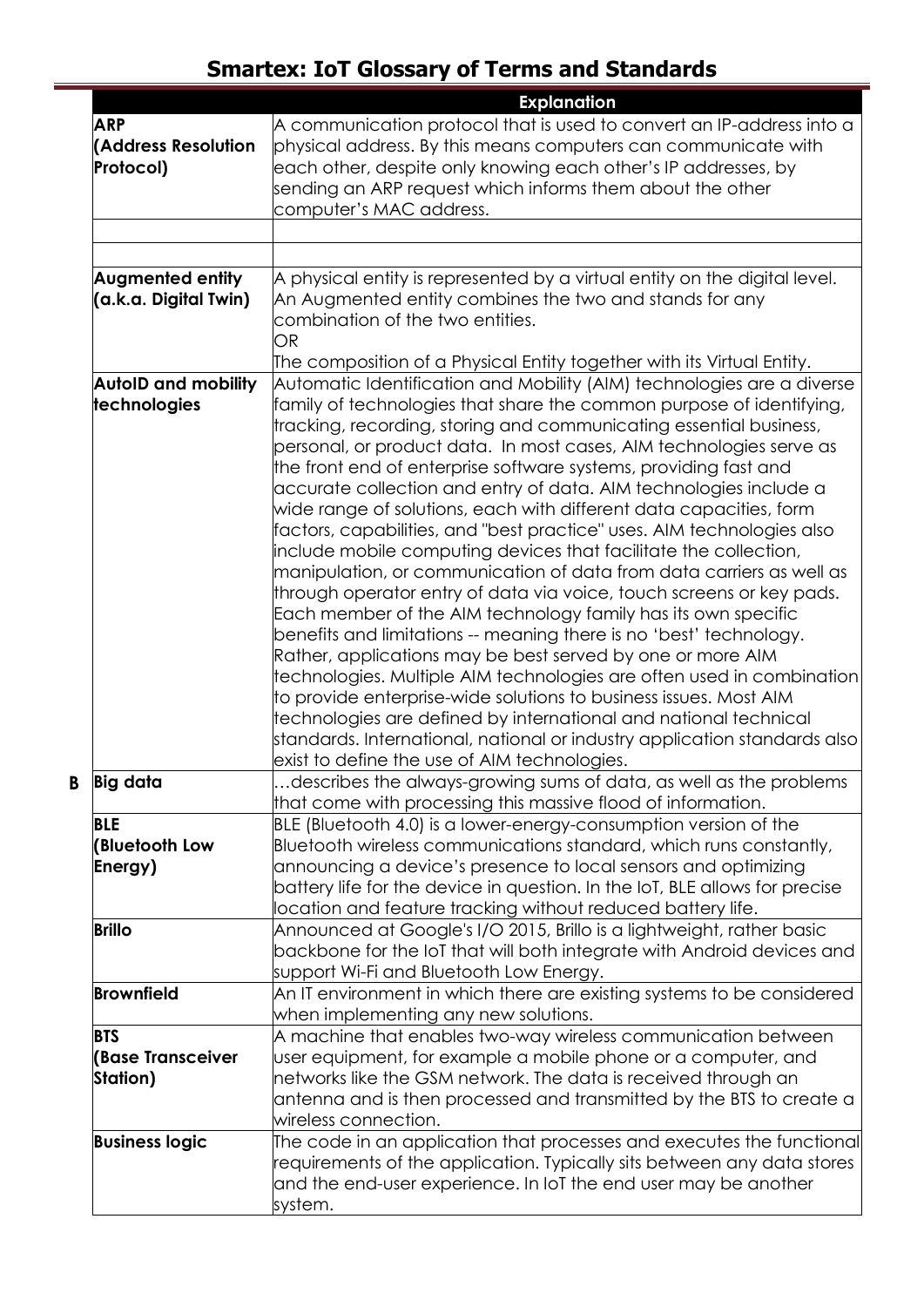|              |                              | <b>Explanation</b>                                                                         |
|--------------|------------------------------|--------------------------------------------------------------------------------------------|
| $\mathsf{C}$ | <b>Cloud</b>                 | Highly scalable compute, storage and memory capabilities located in                        |
|              |                              | a data centre that enables flexible and rapid scale-up and scale-                          |
|              |                              | down of application resources.                                                             |
|              | <b>Cloud</b>                 | Communication services being provided by third parties which can be                        |
|              | communication                | accessed and used through the internet. The program Skype is the                           |
|              |                              | best-known cloud communication software.                                                   |
|              |                              |                                                                                            |
|              | <b>Cloud orchestration</b>   | The automated management of a cloud. This includes all services and                        |
|              |                              | systems that are part of the cloud as well as the flow of information.                     |
|              | <b>CoAP</b>                  | A software protocol that is used in small electronics devices. It serves                   |
|              | (Constrained                 | the interactive communication between those devices.                                       |
|              | <b>Application protocol)</b> |                                                                                            |
|              | <b>Communication</b>         | This aims at defining the main communication paradigms for                                 |
|              | model                        | connecting elements as, in the IoT-A case, defined in the domain                           |
|              |                              | model. This model provides a set of communication rules to build                           |
|              |                              | interoperable stacks, together with insights about the main interactions                   |
|              |                              | among the elements of the domain model.                                                    |
|              | <b>Connected home</b>        | Where capabilities within the home such as utilities are connected to                      |
|              |                              | the internet in order to derive greater value and benefit for the home                     |
|              |                              | owner(s) or product/service providers                                                      |
|              | <b>Constrained</b>           | A application layer protocol intended for use in very simple electronic                    |
|              | <b>Application Protocol</b>  | devices allowing them to communicate interactively over the internet.                      |
|              | (CoAP)                       | The IETF has done the major standardisation work for this protocol.                        |
|              |                              | <b>Constrained network</b> $A$ constrained network is a network of devices with restricted |
|              |                              | capabilities regarding storage, computing power, and/or transfer rate.                     |
|              | Controller                   | Anything that has the capability to affect a physical entity, like                         |
|              |                              | changing its state or moving it.                                                           |
|              |                              | Cooperating objects Coined in 2006, these are modular systems of autonomous,               |
|              |                              | heterogeneous devices pursuing a common goal by cooperation in                             |
|              |                              | computations and in sensing and/or actuating with the environment.                         |
|              | Cortex-A                     | refers to a series of processors from ARM that are equipped with                           |
|              |                              | ARMv7 and ARMv8 command sets. They are used for applications that                          |
|              |                              | require a lot of processing power, mainly in the areas of mobile                           |
|              |                              | handsets (smartphones), computing (tablets), digital home,                                 |
|              |                              | automotive, enterprise and wireless infrastructure.                                        |
|              | Cortex-M                     | A family of microprocessors developed by ARM which is mainly used in                       |
|              |                              | micro-controllers. They range from the cheapest M0 processor up to                         |
|              |                              | the Cortex-M4, which is used for effective digital signal control.                         |
|              |                              | Applications are found in automotive, gaming and intelligent                               |
|              |                              | consumer products.                                                                         |
|              | <b>Credential</b>            | A record that contains the authentication information (credentials)                        |
|              |                              | required to connect to a resource. Most credentials contain a user                         |
|              |                              | name and password.                                                                         |
|              | Cyber-physical               | $\beta$ ystems that combine computer related and mechanical aspects. A                     |
|              | systems (CPS)                | smartphone for example combines software, hardware, etc. with a                            |
|              |                              | physical device. Overall, many mobile or embedded technologies or                          |
|              |                              | devices can be called Cyber-Physical Systems, thus applications are                        |
|              |                              | manifold. The systems often include some form of sensor which can                          |
|              |                              | transfer attributes from the real world to the digital sphere.                             |
| D            | <b>Data centre</b>           | A data centre is a location where most of the computer systems and                         |
|              |                              | the computing power of companies, or other large entities, are                             |
|              |                              | bundled.                                                                                   |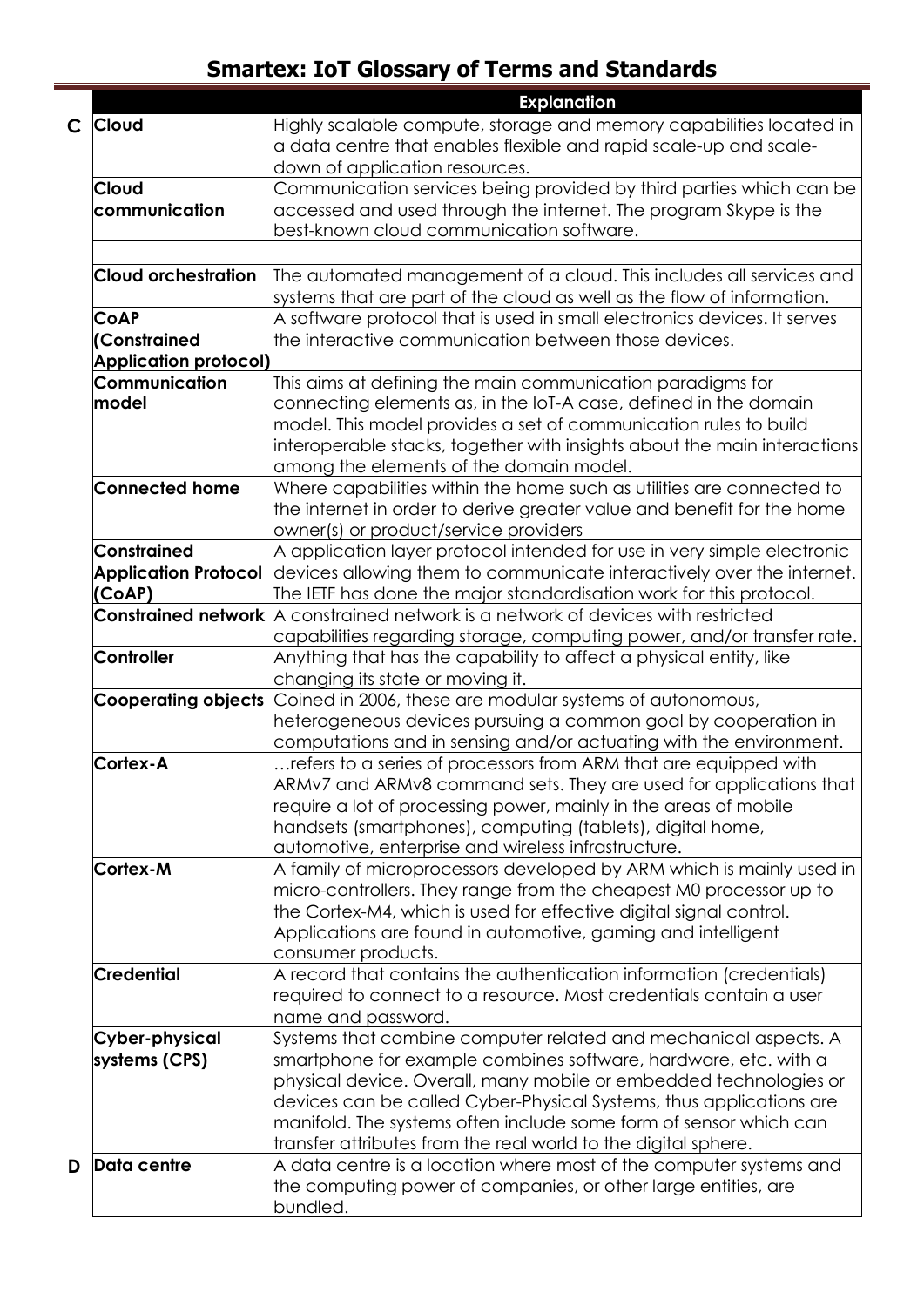|                            | <b>Explanation</b>                                                                          |
|----------------------------|---------------------------------------------------------------------------------------------|
| <b>DDS</b>                 | is a format that is used to store computer data on audio tape. It was                       |
|                            | (Digital Data Storage) developed by HP and Sony in 1989, is based on the DAT (Digital Audio |
|                            | Tape) format and was a widely used technology in the 1990s.                                 |
| <b>Device</b>              | Technical physical component (hardware) with communication                                  |
|                            | capabilities to other IT systems. A device can be either attached to or                     |
|                            | embedded inside a physical entity, or monitor a physical entity in its                      |
|                            | vicinity.                                                                                   |
| <b>Device Discovery</b>    | The process of discovering devices within a network, from the seed $\,$                     |
|                            | devices.                                                                                    |
| <b>DGW</b>                 | A format for different CAD (computer-aided design) programs,                                |
| <b>Should be DWG -</b>     | including AutoCAD. It is used to store two and three-dimensional                            |
| from Drawing?]             | design data and meta data.                                                                  |
| <b>Digital entity</b>      | Any computational or data element of an IT-based system.                                    |
| <b>Discovery</b>           | Discovery is a service to find                                                              |
|                            | unknown resources/entities/services based on a rough specification of                       |
|                            | the desired result. It may be utilized by a human or another service.                       |
|                            | Credentials for authorization are considered when executing the                             |
|                            | discovery.                                                                                  |
| Domain model               | A domain model describes objects belonging to a particular area of                          |
|                            | interest. The domain model also defines attributes of those objects,                        |
|                            | such as name and identifier. The domain model defines relationships                         |
|                            | between objects such as 'instruments produce data sets'. Besides                            |
|                            | describing a domain, domain models also help to facilitate correlative                      |
|                            | use and exchange of data between domains.                                                   |
| <b>Domotics</b>            | indicates the confluences of 'domestic' and 'robotics' and forms the                        |
|                            | basis of many loT innovations. These include home automation                                |
|                            | systems, autonomous service robots like the Roomba vacuum, and                              |
|                            | networked security systems. In the IoT, these devices often have                            |
|                            | machine-to-machine communication capabilities.                                              |
| <b>DSP</b> (Digital Signal | The numerical manipulation of analogue signals. Such signals are                            |
| <b>Processing)</b>         | represented in the form of number sequences that permit their digital                       |
|                            | processing.                                                                                 |
| <b>EAN</b>                 | stands for and is used to mark and identify products. Since 2009 it is                      |
| (European Article          | called GTIN (Global Trade Item Number). The number is usually found                         |
| Number)                    | beneath barcodes and consists of up to 13 digits (EAN 13 barcode).                          |
| <b>EDGE</b>                | increases the bandwidth of GSM networks. It builds on available.                            |
| <b>(Enhanced Data</b>      | GSM or GPRS standards and is thus easily integrated into the existing                       |
| <b>Rates for GSM</b>       | hetwork. Since it has a lower data transfer rate than UMTS, it is seen as                   |
| Evolution)                 | an intermediate step towards that standard.                                                 |
| eDiscovery                 | The collection, identification, archiving, and delivery of Electronically                   |
|                            | Stored Information (ESI) requested by legal teams and courts as part of                     |
|                            | an investigation, litigation, audit, industry compliance or other activity.                 |
| <b>E-Health</b>            | Refers to the support of medical processes and applications through                         |
|                            | information and computer technologies. This includes the gathering                          |
|                            | and communication of data as well as automated responses of                                 |
|                            | certain devices and processes.                                                              |
| <b>Embedded</b>            | A term for computing that is dedicated to a single purpose, as                              |
|                            |                                                                                             |
|                            | <b>computing / systems</b> opposed to general-purpose computing. Embedded computer          |
|                            | systems are special-purpose and contain only the software and                               |
|                            | hardware needed to achieve those ends. In the IoT, many systems are                         |
|                            | developed for specific purposes and made to work in concert with                            |
|                            | other systems.                                                                              |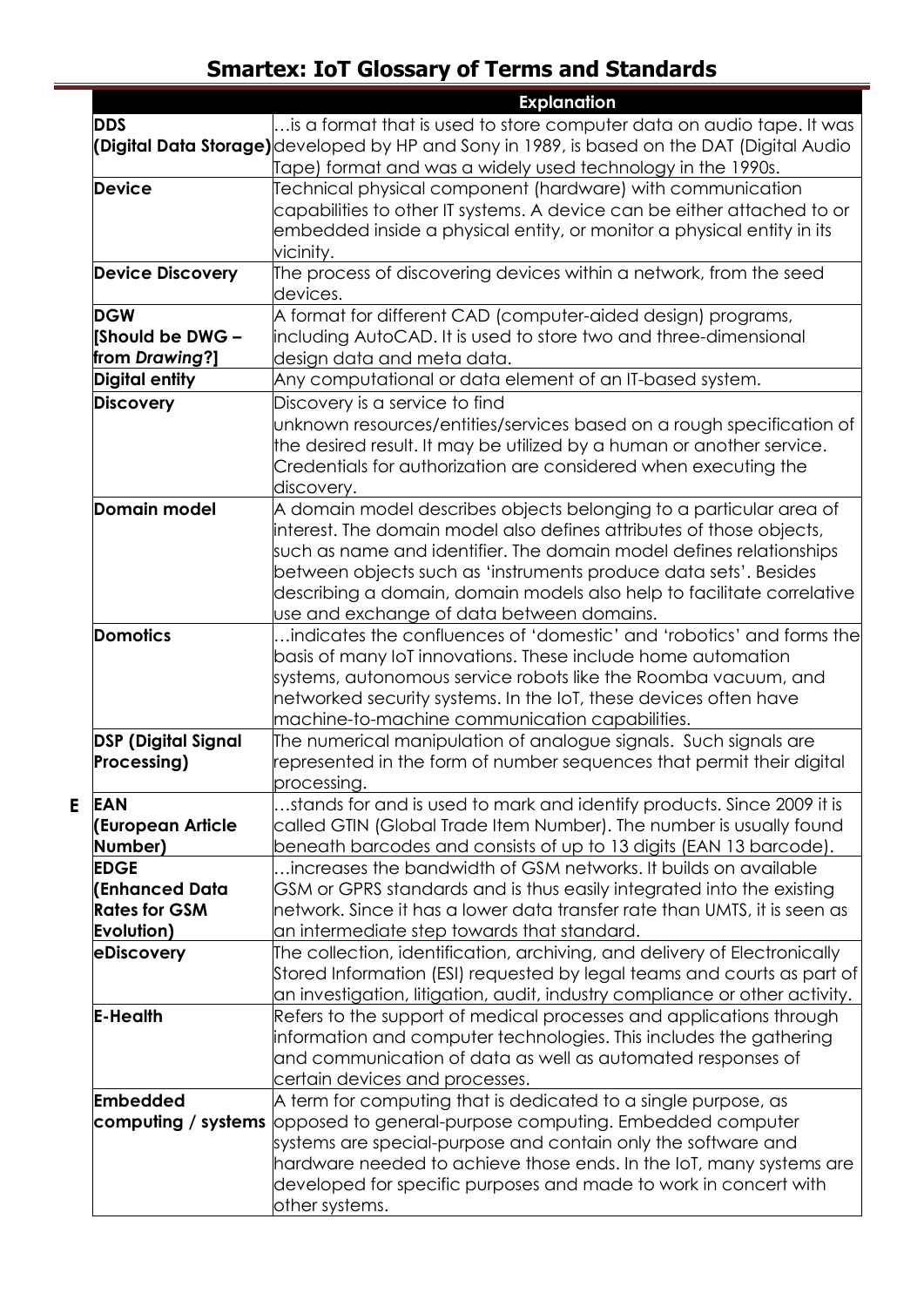|   |                                                                                               | <b>Explanation</b>                                                                                                                                                                                                                                                                                                                                                                                                                                                                                                                                                                                                                                                                                                                                                                                                                                                                                                                                                                                                                                                                                                                                                                                                                             |
|---|-----------------------------------------------------------------------------------------------|------------------------------------------------------------------------------------------------------------------------------------------------------------------------------------------------------------------------------------------------------------------------------------------------------------------------------------------------------------------------------------------------------------------------------------------------------------------------------------------------------------------------------------------------------------------------------------------------------------------------------------------------------------------------------------------------------------------------------------------------------------------------------------------------------------------------------------------------------------------------------------------------------------------------------------------------------------------------------------------------------------------------------------------------------------------------------------------------------------------------------------------------------------------------------------------------------------------------------------------------|
|   | <b>EMI</b>                                                                                    | This protocol is an extension to the UCP (Universal Computer Protocol).                                                                                                                                                                                                                                                                                                                                                                                                                                                                                                                                                                                                                                                                                                                                                                                                                                                                                                                                                                                                                                                                                                                                                                        |
|   | <b>(External Machine</b>                                                                      | It is used to connect to Short Message Service Centres which store,                                                                                                                                                                                                                                                                                                                                                                                                                                                                                                                                                                                                                                                                                                                                                                                                                                                                                                                                                                                                                                                                                                                                                                            |
|   | Interface)                                                                                    | transform and send short messages.                                                                                                                                                                                                                                                                                                                                                                                                                                                                                                                                                                                                                                                                                                                                                                                                                                                                                                                                                                                                                                                                                                                                                                                                             |
|   | <b>Energy-harvesting</b><br>technologies                                                      | This (also known as power harvesting or energy scavenging) is the<br>process by which energy is derived from external sources (e.g., solar<br>power, thermal energy, wind energy, salinity gradients, and kinetic<br>energy), captured, and stored. Frequently, this term is applied when<br>speaking about small, wireless autonomous devices, like those used in<br>wearable electronics and wireless sensor networks. Traditionally,<br>electrical power has been generated in large, centralized plants<br>powered by fossil fuels, nuclear fission or flowing water. Large-scale<br>ambient energy, such as sun, wind and tides, is widely available but<br>technologies do not exist to capture it with great efficiency. Energy<br>harvesters currently do not produce sufficient energy to perform<br>mechanical work, but instead provide very small amount of power for<br>powering low-energy electronics. While the input fuel to large scale<br>generation costs money (oil, coal, etc.), the 'fuel' for energy harvesters<br>is naturally present and is therefore considered free. For example,<br>temperature gradients exist from the operation of a combustion<br>engine and in urban areas, there is also a large amount of |
|   |                                                                                               | electromagnetic energy in the environment because of radio and<br>television broadcasting.                                                                                                                                                                                                                                                                                                                                                                                                                                                                                                                                                                                                                                                                                                                                                                                                                                                                                                                                                                                                                                                                                                                                                     |
|   | <b>EPCglobal</b>                                                                              | A non-profit organization founded by GS1 (former EAN International)                                                                                                                                                                                                                                                                                                                                                                                                                                                                                                                                                                                                                                                                                                                                                                                                                                                                                                                                                                                                                                                                                                                                                                            |
|   |                                                                                               | and GS1 US (former UCC). It serves to spread, improve and standardise<br>RFDI (Radio Frequency Identification) technology and to support<br>communication of gathered data through the internet.                                                                                                                                                                                                                                                                                                                                                                                                                                                                                                                                                                                                                                                                                                                                                                                                                                                                                                                                                                                                                                               |
|   | <b>EPCIS repository</b><br><b>(Electronic Product</b><br><b>Code Information</b><br>Services) | A standard for accessing and sharing data connected to the<br>electronic product codes that are stored in, for example, RFID tags. An<br>EPCIS repository is a kind of database for storing and providing access<br>to this information.                                                                                                                                                                                                                                                                                                                                                                                                                                                                                                                                                                                                                                                                                                                                                                                                                                                                                                                                                                                                       |
|   | <b>ESD</b><br>(Electrostatic<br>discharge)                                                    | A discharge that can occur if two electrical objects with different<br>electrical charge get in contact with each other. The difference in<br>charge is often due to friction. The short process is often accompanied<br>by sparks, as can be seen with lightning. ESD can lead to severe<br>damage to electrical devices (for example, generators).                                                                                                                                                                                                                                                                                                                                                                                                                                                                                                                                                                                                                                                                                                                                                                                                                                                                                           |
|   | <b>EtherCAT</b>                                                                               | A fieldbus system developed by Beckhoff, which allows for real-time-                                                                                                                                                                                                                                                                                                                                                                                                                                                                                                                                                                                                                                                                                                                                                                                                                                                                                                                                                                                                                                                                                                                                                                           |
|   |                                                                                               | <b>[Ethernet + Controller</b> Ethernet. It wants to achieve short data update times, accurate                                                                                                                                                                                                                                                                                                                                                                                                                                                                                                                                                                                                                                                                                                                                                                                                                                                                                                                                                                                                                                                                                                                                                  |
|   | and Automation                                                                                | synchronisation and low hardware costs, so it can be used specifically                                                                                                                                                                                                                                                                                                                                                                                                                                                                                                                                                                                                                                                                                                                                                                                                                                                                                                                                                                                                                                                                                                                                                                         |
|   | Technology)                                                                                   | for automated or control systems.                                                                                                                                                                                                                                                                                                                                                                                                                                                                                                                                                                                                                                                                                                                                                                                                                                                                                                                                                                                                                                                                                                                                                                                                              |
| F | <b>FOTA</b>                                                                                   | These capabilities allow mobile phones and other devices to be                                                                                                                                                                                                                                                                                                                                                                                                                                                                                                                                                                                                                                                                                                                                                                                                                                                                                                                                                                                                                                                                                                                                                                                 |
|   | <b>(Firmware Over-The-</b>                                                                    | updated over a network rather than in a brick-and-mortar store. In the                                                                                                                                                                                                                                                                                                                                                                                                                                                                                                                                                                                                                                                                                                                                                                                                                                                                                                                                                                                                                                                                                                                                                                         |
|   | Air)                                                                                          | OT, this functionality means that wired homes and other embedded                                                                                                                                                                                                                                                                                                                                                                                                                                                                                                                                                                                                                                                                                                                                                                                                                                                                                                                                                                                                                                                                                                                                                                               |
|   |                                                                                               | systems can be installed on site and updated after the fact.                                                                                                                                                                                                                                                                                                                                                                                                                                                                                                                                                                                                                                                                                                                                                                                                                                                                                                                                                                                                                                                                                                                                                                                   |
|   | Fog computing                                                                                 | Describes an approach where, compared with Cloud Computing, IT<br>performances are performed at the edge of the network, thus<br>creating user proximity. This leads to lower service latency and denser<br>geographical distribution. This is a CISCO term equivalent to Edge                                                                                                                                                                                                                                                                                                                                                                                                                                                                                                                                                                                                                                                                                                                                                                                                                                                                                                                                                                 |
| G | Gateway                                                                                       | computing.<br>A network device or software run on a computer in the network that<br>$\,$ can communicate with other networks, even if these use a different                                                                                                                                                                                                                                                                                                                                                                                                                                                                                                                                                                                                                                                                                                                                                                                                                                                                                                                                                                                                                                                                                    |
|   |                                                                                               | protocol. This way they can share information with each other.                                                                                                                                                                                                                                                                                                                                                                                                                                                                                                                                                                                                                                                                                                                                                                                                                                                                                                                                                                                                                                                                                                                                                                                 |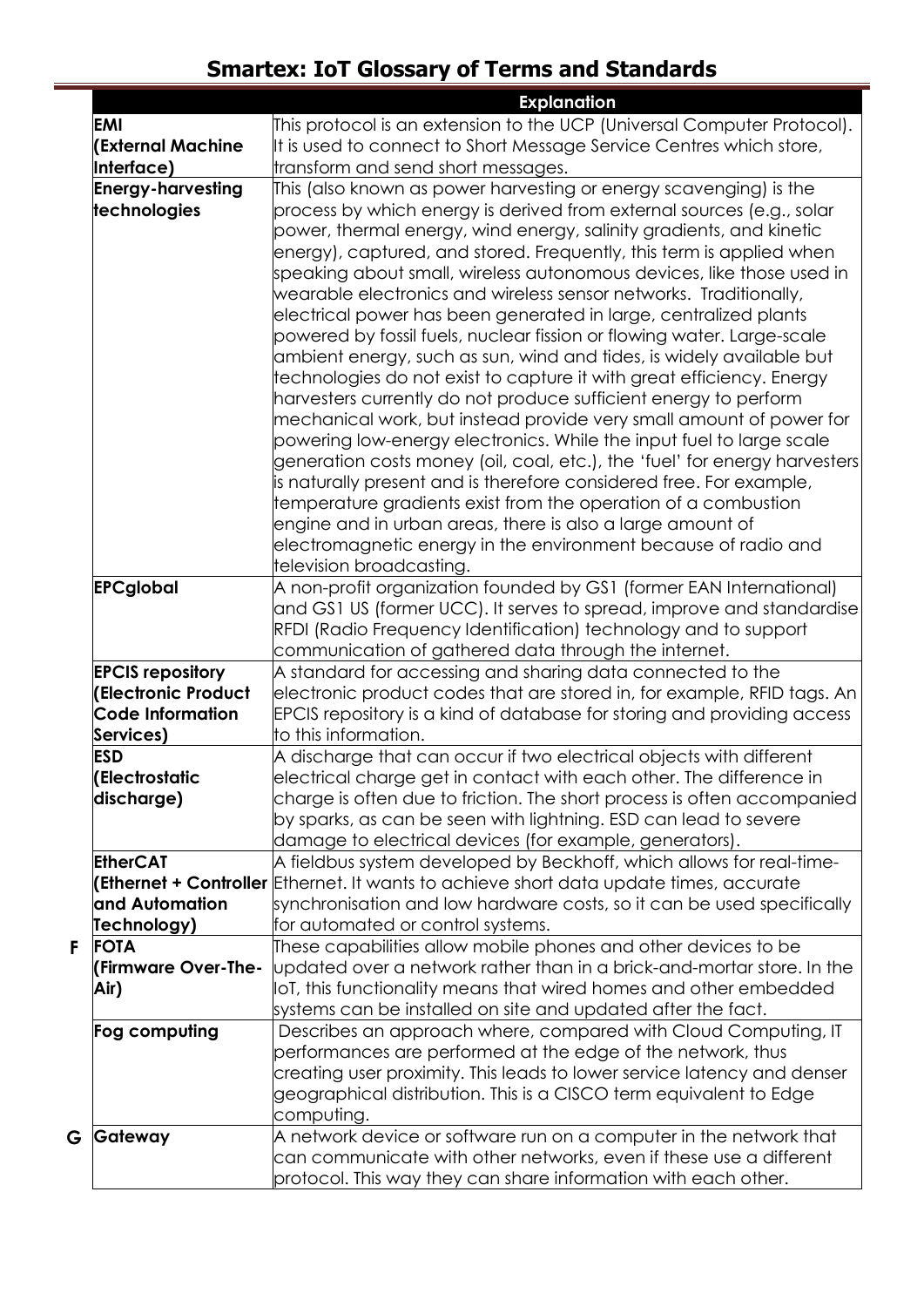|              |                           | <b>Explanation</b>                                                                                                                  |
|--------------|---------------------------|-------------------------------------------------------------------------------------------------------------------------------------|
|              | <b>GIS</b>                | Such systems capture, manage, analyse, and present geographic                                                                       |
|              | (Geographic               | data via hardware and software. In the IoT, GIS often forms the basis                                                               |
|              | Information System)       | for location-enabled services and related apps.                                                                                     |
|              | Geotagging                | The process of tagging a photo, video or other types of media with                                                                  |
|              |                           | coordinates, thus marking it with a location.                                                                                       |
|              | <b>Global Storage</b>     | Storage that contains global information about many entities of                                                                     |
|              |                           | interest. Access to the global storage is available over the Internet.                                                              |
|              |                           |                                                                                                                                     |
|              | <b>GPRS</b>               | A platform for mobile data services in GSM mobile telephony networks                                                                |
|              | <b>(General Packet</b>    | OR                                                                                                                                  |
|              | <b>Radio Service)</b>     | (General Packet Radio Service) is a data service which provides a                                                                   |
|              |                           | higher transfer speed of data as well as a more efficient use of                                                                    |
|              |                           | channels in the GSM network.                                                                                                        |
|              | Greenfield                | A project (as opposed to Brownfield – see above) where no                                                                           |
|              |                           | consideration of previous systems is needed                                                                                         |
|              | <b>GSM</b>                | The most widely used digital cellular network and the basis for mobile                                                              |
|              | <b>(Global System for</b> | communication such as 'phone calls and the short message service                                                                    |
|              | <b>Mobile</b>             | $(SMS)$ .                                                                                                                           |
|              | <b>Communications)</b>    |                                                                                                                                     |
|              | <b>GTIN</b>               | Since 2009 GTIN has replaced EAN (European Article Number). The                                                                     |
|              | <b>(Global Trade Item</b> | number is usually found beneath barcodes.                                                                                           |
|              | Number)                   |                                                                                                                                     |
| н            | <b>Haptic technology</b>  | A form of touch feedback that imbues human/machine interactions                                                                     |
|              |                           | with tactile responses. Sensors may detect pressure and direct                                                                      |
|              |                           | feedback like vibrations and noises. In the IoT, haptic technology                                                                  |
|              |                           | serves to facilitate human interaction with machines.                                                                               |
|              | <b>Home automation</b>    | The automation of certain activities within a household. This can for                                                               |
|              |                           | example include automated control of lights, doors and air                                                                          |
|              |                           | conditioning.                                                                                                                       |
|              | <b>Hosts</b>              | Hosts are computers that provide (host) certain services or resources                                                               |
|              |                           | within a network, which other participants within the network can then                                                              |
|              |                           | access and use.                                                                                                                     |
|              |                           |                                                                                                                                     |
|              | <b>Hybrid cloud</b>       | A mix of public and private cloud. The distribution of services through<br>private or public channels is decided upon by the users. |
| $\mathbf{I}$ | <b>IAAS</b>               | Refers to an on-demand business model for IT capacities. Instead of                                                                 |
|              | (Infrastructure as a      | owning IT infrastructure or server space you rent it and pay for it on a                                                            |
|              | Service)                  | per-use basis. Those capacities are usually owned, maintained and                                                                   |
|              |                           | provided by a cloud service. These are specific services that are                                                                   |
|              |                           | essential for any IoT implementation to work properly. Such services                                                                |
|              |                           | provide support for essential features of the IoT.                                                                                  |
|              | iBeacon                   | A technology introduced by Apple. It uses sensors to locate iOS7 or                                                                 |
|              |                           | Android devices and can send them notifications via Bluetooth Low                                                                   |
|              |                           | Energy (BLE). This can be used in stores or museums to give further                                                                 |
|              |                           | information about the painting or item a person is close to.                                                                        |
|              | <b>Identifier</b>         | Artificially generated or natural feature used to disambiguate things                                                               |
|              |                           | from each other. There can be several IDs for the same physical entity.                                                             |
|              |                           | The set of IDs is an attribute of a physical entity.                                                                                |
|              | <b>Identity</b>           | consists of recognizable properties that are linked to an object, a                                                                 |
|              |                           | person, etc. Those attributes expose the entity and allow for clear                                                                 |
|              |                           | identification. If two things have the exact same attributes, they usually                                                          |
|              |                           | have the same identity as they can't be distinguished from each other.                                                              |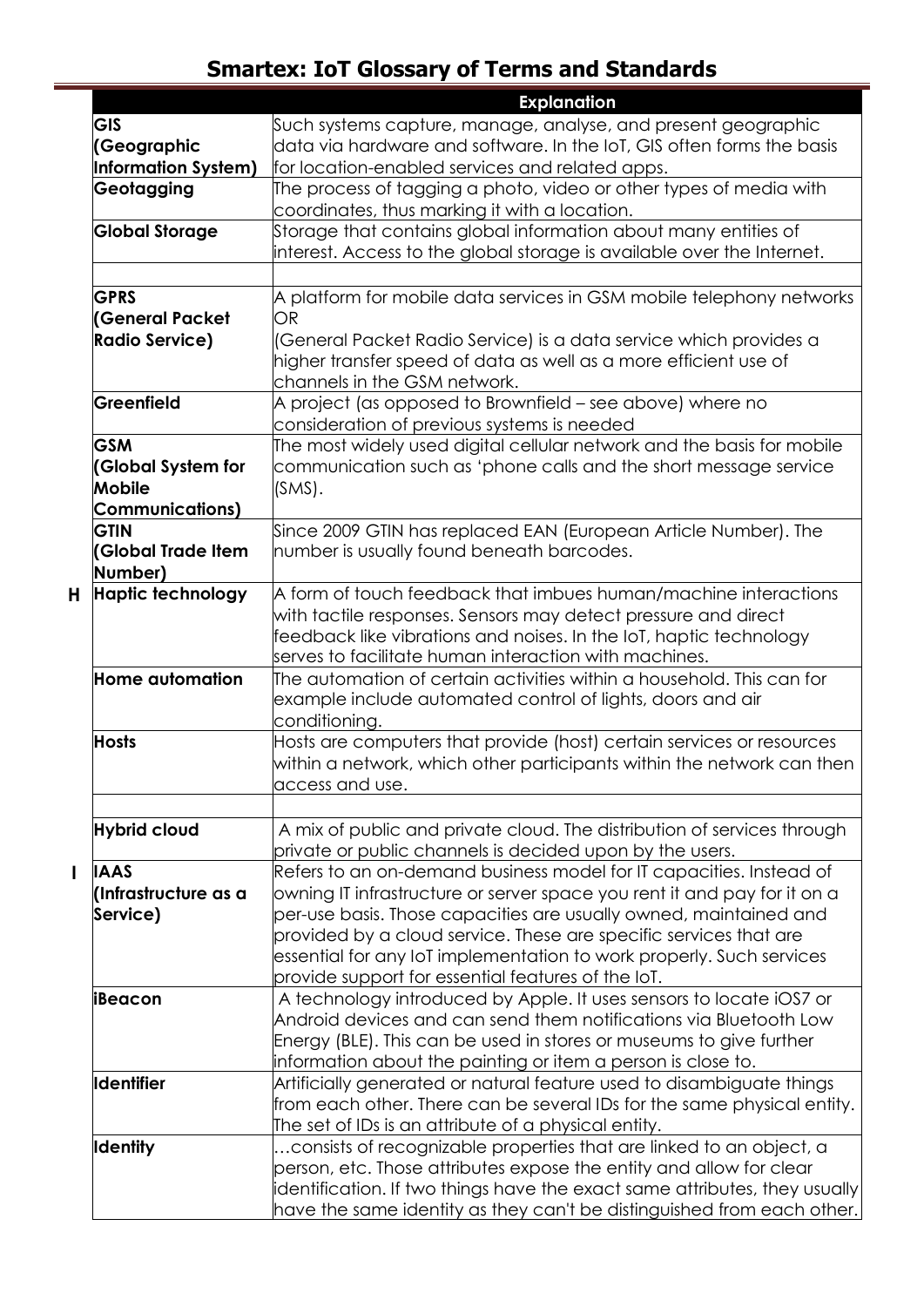|                        | <b>Explanation</b>                                                                                                                         |
|------------------------|--------------------------------------------------------------------------------------------------------------------------------------------|
| <b>IGES</b>            |                                                                                                                                            |
| (Initial Graphics      | information between CAD (computer-aided design) programs. The                                                                              |
| <b>Exchange</b>        | standard was developed to create a uniform method for exchanging                                                                           |
| Specification)         | graphical data between the programs.                                                                                                       |
| <b>IGMP</b>            | is a communication protocol based on the IP protocol. It is used to                                                                        |
| <b>Internet Group</b>  | support group communication and allows for IP-multicasting. IP-                                                                            |
| Management             | multicasting enables the transmission of IP packages to many receivers                                                                     |
| Protocol)              | with one transmission, which is a requirement for technologies such as                                                                     |
|                        | <b>i</b> nternet television.                                                                                                               |
| Industrial Internet    | A term introduced by General Electric (GE) and stands for the                                                                              |
|                        | convergence of machinery and smart data. It allows for constant and                                                                        |
|                        | real time adjustments.                                                                                                                     |
| Information model      | An information model is a representation of concepts, relationships,                                                                       |
|                        | constraints, rules, and operations to specify data semantics for a                                                                         |
|                        | chosen domain of discourse. The advantage of using an information                                                                          |
|                        | model is that it can provide sharable, stable, and organized structure                                                                     |
|                        | of information requirements for the domain context. The information                                                                        |
|                        | model is an abstract representation of entities which can be real                                                                          |
|                        | objects such as devices in a network or logical such as the entities                                                                       |
|                        | used in a billing system. Typically, the information model provides                                                                        |
|                        | formalism to the description of a specific domain without constraining                                                                     |
|                        | how that description is mapped to an actual implementation.,                                                                               |
|                        | Different mappings can thus be derived from the same information                                                                           |
|                        | model. Such mappings are called data models.                                                                                               |
| Interface              | How a software application or system, or physical device or                                                                                |
|                        | component appears to other software or hardware so that it can be                                                                          |
|                        | interacted with.                                                                                                                           |
| Internet               | The Internet is a global system of interconnected computer networks                                                                        |
|                        | that use the standard Internet protocol suite (TCP/IP) to serve billions                                                                   |
|                        | of users worldwide. It is a network of networks that consists of millions of                                                               |
|                        | private, public, academic, business, and government networks of local                                                                      |
|                        | to global scope that are linked by a broad array of electronic and                                                                         |
|                        | optical networking technologies. The Internet carries a vast array of                                                                      |
|                        | information resources and services, most notably the inter-linked                                                                          |
|                        | hypertext documents of the World Wide Web (WWW) and the                                                                                    |
|                        | infrastructure to support electronic mail.                                                                                                 |
| Internet of Everything | A term defined by Cisco Systems and basically means applying the IoT<br>to everything, thus creating new capacities and smart processes in |
|                        | virtually every field we can think of. Cisco calls it the connection of                                                                    |
|                        | 'people, process, data and things".                                                                                                        |
| Interoperability       | The term describes a system's ability to share information and services                                                                    |
|                        | with another system ideally based upon common standards. Much of                                                                           |
|                        | the success of the IoT relies on the ability of connected devices to                                                                       |
|                        | operate seamlessly and effectively together.                                                                                               |
| loT                    | A development of the Internet in which everyday objects have                                                                               |
| (Internet of Things)   | hetwork connectivity, allowing them to send and receive data.                                                                              |
|                        | A state in which physical objects (things) having embedded                                                                                 |
|                        | technology to sense and communicate, being connected via an                                                                                |
|                        | identifier such as a micro-chip/SIM. This will serve the communication                                                                     |
|                        | among those things, closing the gap between the real and the virtual                                                                       |
|                        | world and creating smarter processes and structures that can support                                                                       |
|                        | us without needing our attention. It can be compared with the digital                                                                      |
|                        | connection on the internet.                                                                                                                |
|                        |                                                                                                                                            |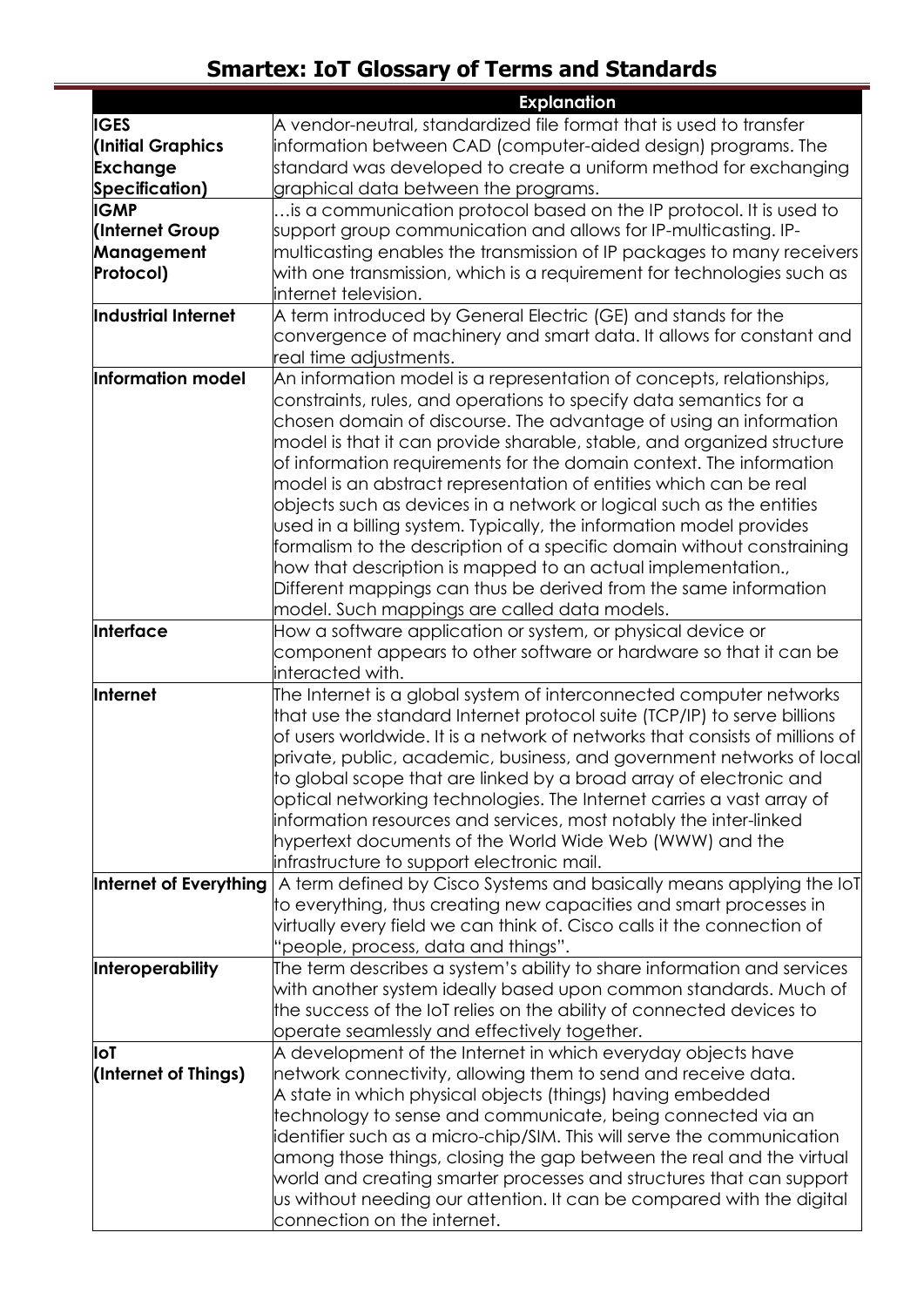|   |                                              | <b>Explanation</b>                                                                                |
|---|----------------------------------------------|---------------------------------------------------------------------------------------------------|
|   | <b>IoT</b> service                           | Software component enabling interaction with resources through a                                  |
|   |                                              | well-defined interface. Can be orchestrated together with non-loT                                 |
|   |                                              | services (e.g. enterprise services). Interaction with the service is done                         |
|   |                                              | via the network.                                                                                  |
|   | <b>IoTivity</b>                              | Middleware that sits between the physical radio hardware and the                                  |
|   |                                              | application (per OIC)                                                                             |
|   | IP                                           | One of the most fundamental protocols used for data communication                                 |
|   | (Internet Protocol)                          | on the Internet.                                                                                  |
|   | <b>IP devices</b>                            | Refers to all devices within a network which are labelled with an IP                              |
|   |                                              | address.                                                                                          |
|   | <b>IPv6</b>                                  | is a new version of IP, where the addresses are made up of 128 bits                               |
|   | (Internet Protocol                           | and the number of addresses possible is huge.                                                     |
|   | version 6)                                   |                                                                                                   |
|   |                                              |                                                                                                   |
| L | Local storage                                | Special type of celectronic data storage that contains information                                |
|   |                                              | about one or only a few entities in the vicinity of a device.                                     |
|   | Location                                     | All location technologies like Global Positioning Systems (GPS) work to                           |
|   | technologies                                 | establish and communicate the location of a device to sensors around                              |
|   |                                              | it. In the IoT, this capability serves to position a device or user within a                      |
|   |                                              | system.                                                                                           |
|   | LoRa (Long range,                            | The prevailing technology choice for building IT networks, combining                              |
|   | low power wireless                           | long range, low power consumption and secure data transmission.                                   |
|   | platform)                                    |                                                                                                   |
|   |                                              | <b>Look-up (IP Look-up)</b> In contrast to discovery, look-up is a service that addresses exiting |
|   |                                              | known resources using a key or identifier.                                                        |
|   | Low-power radio                              | This is also referred to as WPAN (Wireless Personal Area Network) and is                          |
|   | network                                      | $\alpha$ network with limited range that enables smart objects to                                 |
|   |                                              | communicate with each other wirelessly. Besides the standard IEEE                                 |
|   |                                              | 802.15.4, Bluetooth is another example of a low-power radio standard.                             |
|   | LTE.                                         | is a mobile cellular standard that provides faster Down- and Upload                               |
|   |                                              | (Long Term Evolution) speeds. Despite being marketed as a fourth generation standard it           |
|   |                                              | does not fulfil all of the technical requirements.                                                |
| M | M2M                                          | A typically closed network of devices in which they can communicate                               |
|   | (Machine to                                  | with one another and/or other control systems located on the same                                 |
|   | Machine)                                     | network.                                                                                          |
|   | <b>MEMS</b>                                  | Miniaturised mechanical and electro-mechanical elements (i.e.                                     |
|   | <b>Micro-Electro-</b>                        | devices and structures) that are made using the techniques of                                     |
|   | <b>Mechanical Systems)</b> microfabrication. |                                                                                                   |
|   | Message broker                               | A message broker is a middleware program that translates a message                                |
|   |                                              | from the messaging protocol of the sender into the messaging                                      |
|   |                                              | protocol of the receiver. This way a message broker makes it easier for                           |
|   |                                              | two applications to communicate.                                                                  |
|   | <b>Message Queueing</b>                      | A lightweight messaging protocol for small sensors and mobile devices.                            |
|   | <b>Telemetry Transport</b>                   | Useful for connections with remote locations where a small code                                   |
|   | (MQTT)                                       | footprint is required.                                                                            |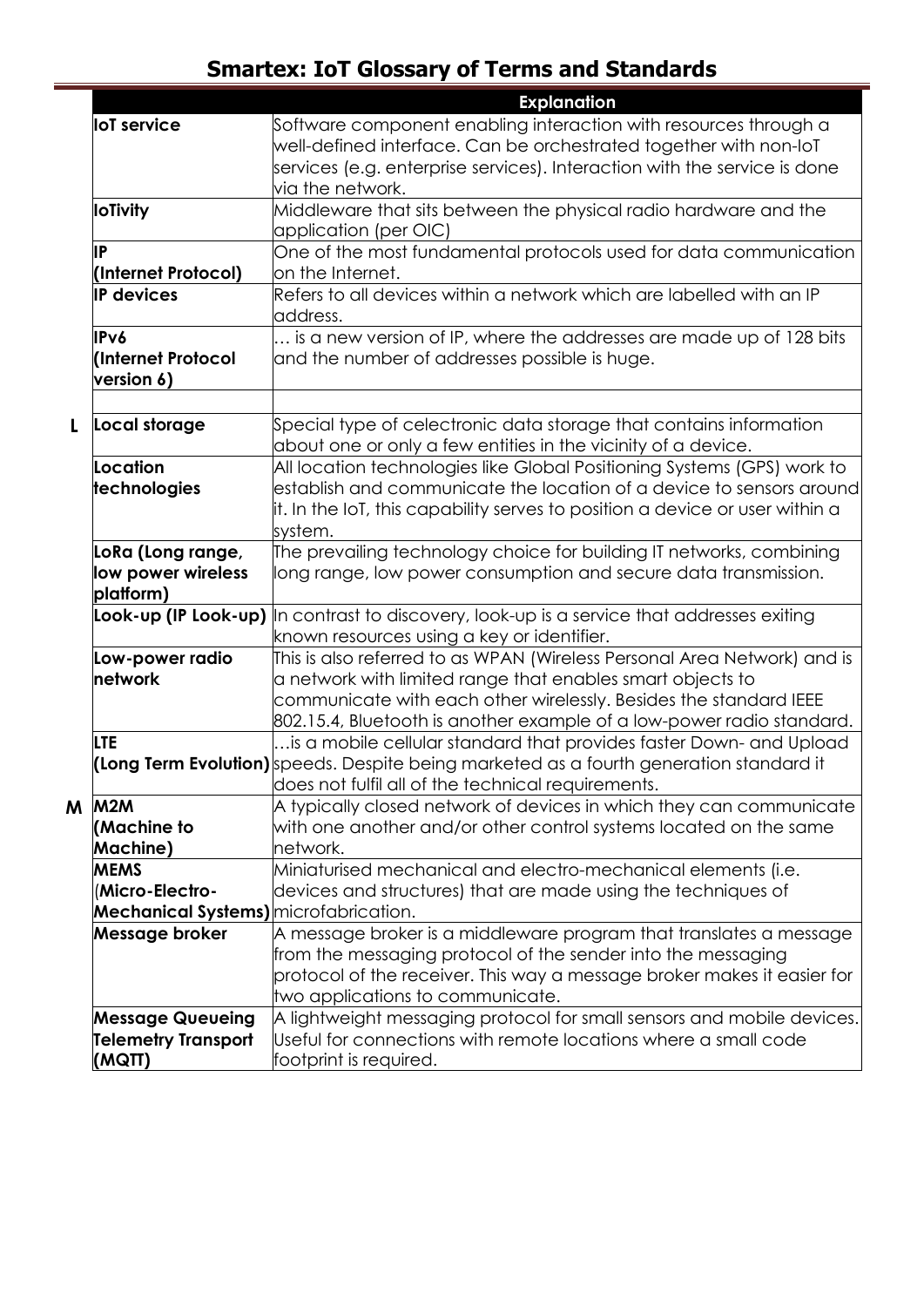|   |                                                | <b>Explanation</b>                                                                                                                                                                                                                                                                                                                                                                                                                                                                                                                                                                                                                                                                                                                                                                                                                                                                                                                                                                                                                                                        |
|---|------------------------------------------------|---------------------------------------------------------------------------------------------------------------------------------------------------------------------------------------------------------------------------------------------------------------------------------------------------------------------------------------------------------------------------------------------------------------------------------------------------------------------------------------------------------------------------------------------------------------------------------------------------------------------------------------------------------------------------------------------------------------------------------------------------------------------------------------------------------------------------------------------------------------------------------------------------------------------------------------------------------------------------------------------------------------------------------------------------------------------------|
|   | Microcontroller                                | A microcontroller is a small computer on a single integrated circuit<br>containing a processor core, memory, and programmable<br>input/output peripherals. Program memory in the form of NOR flash or<br>OTP ROM is also often included on-chip, as well as a typically small<br>amount of RAM. Microcontrollers are designed for embedded<br>applications, in contrast to the microprocessors used in personal<br>computers or other general purpose applications. Microcontrollers are<br>used in automatically controlled products and devices, such as<br>automobile engine control systems, implantable medical devices,<br>remote controls, office machines, appliances, power tools, and toys.<br>By reducing the size and cost compared with a design that uses a<br>separate microprocessor, memory, and<br>input/output devices, microcontrollers make it economical to control<br>digitally even more devices and processes. Mixed signal<br>microcontrollers are common, integrating analogue components<br>needed to control non-digital electronic systems. |
|   | <b>Modbus</b>                                  | A communication protocol that is mainly used to connect electronic<br>devices. The Modbus Master (for example a computer) requests<br>information from the Modbus Slaves (for example electronic<br>thermometers). Up to 247 Slaves can transmit their information to one<br>Master.                                                                                                                                                                                                                                                                                                                                                                                                                                                                                                                                                                                                                                                                                                                                                                                      |
|   | <b>MOM</b><br>(Message Oriented<br>Middleware) | MOM is middleware that allows for synchronous as well as<br>asynchronous (queue) messaging between distributed systems.                                                                                                                                                                                                                                                                                                                                                                                                                                                                                                                                                                                                                                                                                                                                                                                                                                                                                                                                                   |
| N | <b>Nagios</b>                                  | Software which monitors IT infrastructures. It includes for example<br>immediate problem detection.                                                                                                                                                                                                                                                                                                                                                                                                                                                                                                                                                                                                                                                                                                                                                                                                                                                                                                                                                                       |
|   | <b>NAT</b><br>Network Address<br>Translation)  | is a technology that enables the connection of several computers<br>to an Internet connection with one or a few common IP addresses.                                                                                                                                                                                                                                                                                                                                                                                                                                                                                                                                                                                                                                                                                                                                                                                                                                                                                                                                      |
|   | <b>NB-IoT</b><br>(Narrowband IoT)              | A new IoT connection standard. Considered by its supporters to be<br>the best low-power, wide area solution: better than LoRa                                                                                                                                                                                                                                                                                                                                                                                                                                                                                                                                                                                                                                                                                                                                                                                                                                                                                                                                             |
|   | <b>Nest</b>                                    | The Nest Learning Thermostat represents Google's first foray into the<br>automated home market. Through regular use, the Nest learns your<br>schedule, programs itself, and can be controlled from your phone,<br>lowering heating and cooling bills by up to 20 percent.                                                                                                                                                                                                                                                                                                                                                                                                                                                                                                                                                                                                                                                                                                                                                                                                 |
|   | (BAN)                                          | <b>Network – body area</b> A body area network, also referred to as a wireless body area<br>network (WBAN) or a body sensor network (BSN), is a wireless<br>network of wearable computing devices. BAN devices may be<br>embedded inside the body, implants, or may be surface-mounted on<br>the body in a fixed position, wearable technology, or may be<br>accompanied devices which humans can carry in different positions,<br>in clothes pockets, by hand or in various bags.                                                                                                                                                                                                                                                                                                                                                                                                                                                                                                                                                                                        |
|   | Network – cellular                             | A cellular network is a radio network distributed over land through cells<br>where each cell includes a fixed-location transceiver known as a base<br>station. These cells together provide radio coverage over larger<br>geographical areas. User equipment (UE), such as mobile phones, is<br>therefore able to communicate even if the equipment is moving<br>across cells during transmission.                                                                                                                                                                                                                                                                                                                                                                                                                                                                                                                                                                                                                                                                        |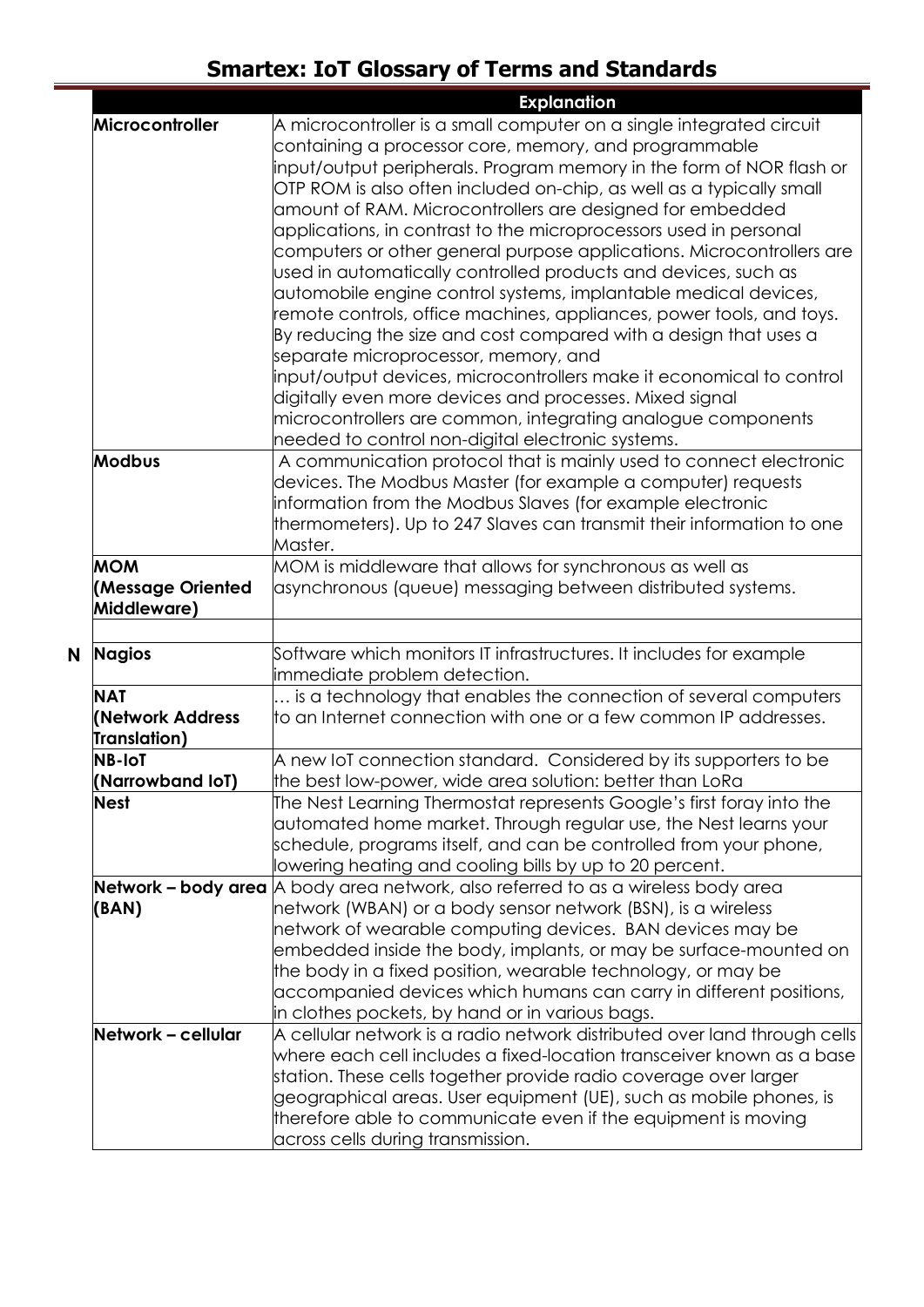|                            | <b>Explanation</b>                                                                       |
|----------------------------|------------------------------------------------------------------------------------------|
|                            | <b>Network - low power</b> Or 6LoWPAN. The 6LoWPAN concept originated from the idea that |
| wireless                   | 'the Internet Protocol could and should be applied even to the                           |
|                            | smallest devices, and that low-power devices with limited processing                     |
|                            | capabilities should be able to participate in the IoT'.                                  |
|                            | The 6LoWPAN group has defined encapsulation and header                                   |
|                            | compression mechanisms that allow IPv6 packets to be sent and                            |
|                            | eceived over IEEE 802.15.4 networks. IPv4 and IPv6 are the work-horses                   |
|                            | for data delivery for local-area networks, metropolitan-area networks,                   |
|                            | and wide-area networks such as the Internet. Likewise, IEEE 802.15.4 $\,$                |
|                            | devices provide sensing communication-ability in the wireless domain.                    |
|                            | The inherent natures of the two networks are, however, different.                        |
| Network - personal         | A personal-area network (PAN) is the interconnection of information                      |
|                            | technology devices within the range of an individual person, typically                   |
|                            | within a range of 10 meters. For example, a person travelling with a                     |
|                            | laptop, a personal digital assistant (PDA), and a portable printer could                 |
|                            | interconnect them without having to plug anything in, using some form                    |
|                            | of wireless technology. Typically, this kind of personal area network                    |
|                            | could also be interconnected without wires to the Internet or other                      |
|                            | networks.                                                                                |
| Network - satellite        | A satellite system or a part of a satellite system, consisting of only                   |
|                            | one satellite and the cooperating earth stations.                                        |
| Network – fixed            | A group of computers, printers, phones, and other equipment that                         |
|                            | are connected by wires, rather than by radio signals.                                    |
| Network resource           | A resource hosted somewhere in the network, e.g. in the cloud.                           |
| Next-generation            | Packet-based network able to provide telecommunication services                          |
| networks                   | and able to make use of multiple broadband, QoS-enabled transport                        |
| (NGN)                      | technologies and in which service-related functions are independent                      |
|                            | from underlying transport-related technologies.                                          |
| <b>NFC</b>                 | is a set of wireless technologies which allows for simple and                            |
| (Near Field                | contactless exchange of data within very close distance (a few                           |
| <b>Communication)</b>      | inches).                                                                                 |
| Node                       | A connection point, a redistribution point or a communication                            |
|                            | endpoint. The definition depends on the network and the protocol                         |
|                            | layer referred to. A network node is an active electronic device that is                 |
|                            | attached to a network and is capable of creating, receiving or                           |
|                            | transmitting information over a communications channel.                                  |
| Object<br>O                | means a 'thing' in lot (in contrast to the digital and network                           |
|                            | connection shared between these systems). This could be household                        |
|                            | appliances, wearable technology, security systems or other                               |
|                            | connected devices. See Thing.                                                            |
| <b>Observer</b>            | Anything that has the capability to monitor a physical entity, like its                  |
|                            | state or location.                                                                       |
| <b>On-device resource</b>  | Resource hosted inside a device and enabling access to                                   |
|                            | the device and thus to the related physical entity.                                      |
| <b>Open Manufacturing</b>  |                                                                                          |
| Language                   |                                                                                          |
| Open source                | Open Source software makes its source code freely available for                          |
|                            | anyone to modify and redistribute. This stands in contrast to a                          |
|                            | proprietary system. Readily available Open Source software is fuelling                   |
|                            | $\alpha$ great deal of advancement in the IoT, as developers from all walks              |
|                            | of life try their hand at innovation.                                                    |
| <b>Open Trust Protocol</b> | <b>XXXXXXXXXXXXXXXXXXXXXXXXXXX</b>                                                       |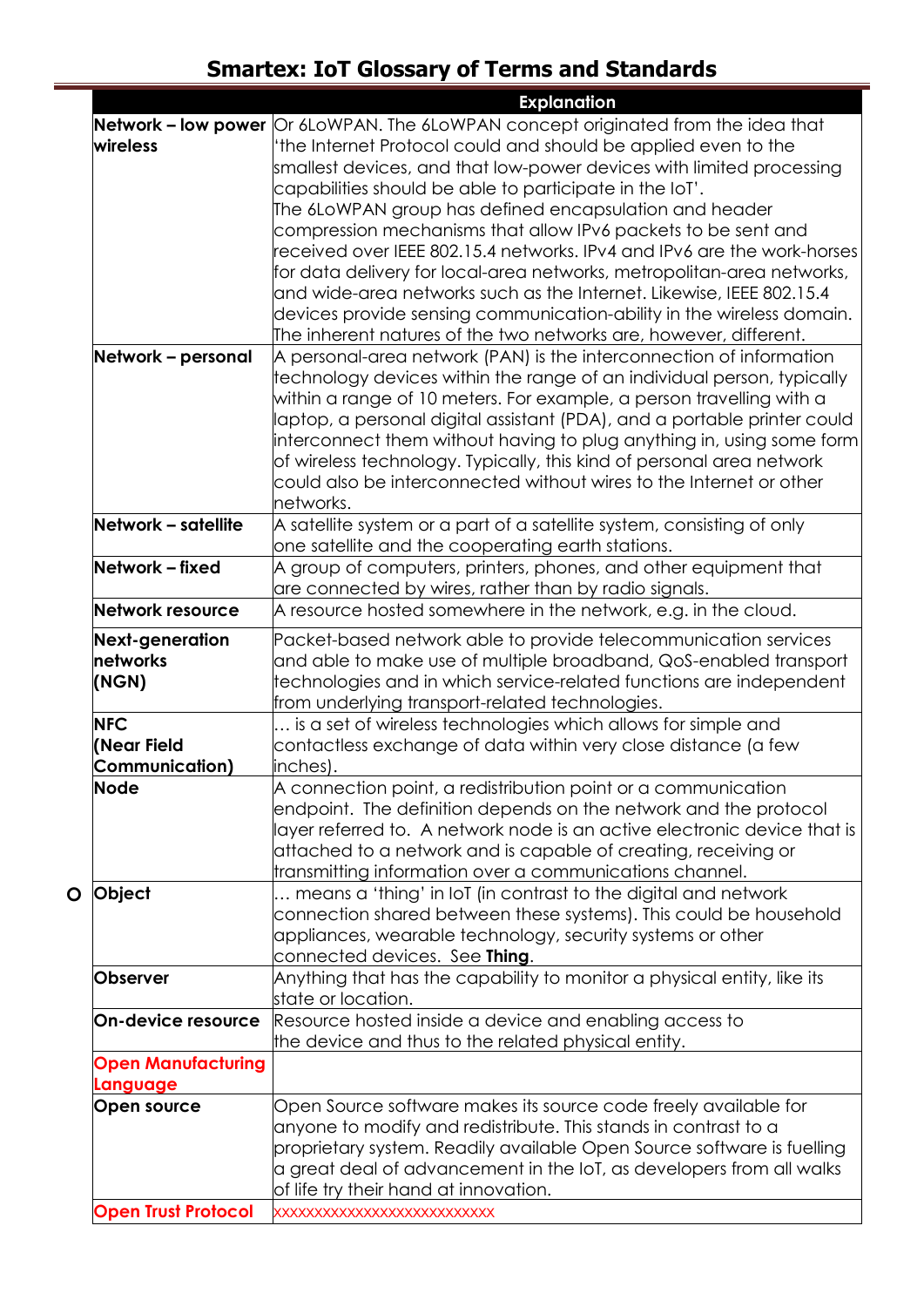|    |                            | <b>Explanation</b>                                                                                                    |
|----|----------------------------|-----------------------------------------------------------------------------------------------------------------------|
|    | Operator                   | The operator owns administration rights on the services it provides                                                   |
|    |                            | and/or on the entities it owns, is able to negotiate partnerships with                                                |
|    |                            | equivalent counterparts and define policies specifying how a service                                                  |
|    |                            | may be accessed by users.                                                                                             |
|    | <b>OT/IT Convergence</b>   | The process or aspiration of bringing together Information Technologies                                               |
|    | (Operational               | and Operation Technologies (which provide operational control of                                                      |
|    | Technology/IT)             | assets in a network in real time). Higher efficiency and reliability may                                              |
|    |                            | be attained with such a smart grid platform combining the physical                                                    |
|    |                            | infrastructure and human interface.                                                                                   |
| P  |                            | Passive digital entities A digital representation of something stored in an IT-based system.                          |
|    | Perspective (also          | is a collection of activities, checklists, tactics and guidelines to guide                                            |
|    | referred to as             | the process of ensuring that a system exhibits a particular set of closely-                                           |
|    | architectural              | related quality properties that require consideration across a number                                                 |
|    | perspective)               | of the system's architectural views.                                                                                  |
|    | <b>Pervasive computing</b> | Pervasive computing (also called ubiquitous computing) is the growing                                                 |
|    |                            | trend towards embedding microprocessors in everyday objects so they                                                   |
|    |                            | can communicate information. Such computing devices are                                                               |
|    |                            |                                                                                                                       |
|    | <b>Pervasive sensing</b>   | completely connected and constantly available.<br>The ubiquitous capabilities in sensing device activity or condition |
|    |                            | changes: regarded as essential in IoT, often applied to the sensing of                                                |
|    |                            |                                                                                                                       |
|    |                            | human activity by a system.                                                                                           |
|    | <b>Physical entity</b>     | Any physical object that is relevant from a user or application                                                       |
|    |                            | perspective.                                                                                                          |
|    | Platform as a service      | $\,$ a cloud service: a platform which provides web developers with all the                                           |
|    | (PAAS)                     | infrastructure they need to develop and run an application.                                                           |
|    | Power over WiFi            | A technology that can convert signals sent by wireless routers into                                                   |
|    | (PoWiFi)                   | direct current. A continuous stream of low power signals can be                                                       |
|    |                            | harvested from inactive WiFi hotspots.                                                                                |
|    |                            |                                                                                                                       |
|    | <b>Private cloud</b>       | provides services with cloud characteristics but only within a single                                                 |
|    |                            | organization, for example a company.                                                                                  |
|    | Public cloud               | services are public and made available for everyone                                                                   |
|    | Pulse oximeter             | As the IoT branches into healthcare, wearable tracking devices like                                                   |
|    |                            | the Owlet enable parents to be connected to their infants at all times                                                |
|    |                            | by using portable pulse oximetry to measure heart rate and oxygen                                                     |
|    |                            | levels, but without being invasive.                                                                                   |
|    |                            |                                                                                                                       |
| Q  | <b>Quantified self</b>     | A movement that started in 2007 which uses modern technical                                                           |
|    |                            | advances to gain more insight into one's own life, by collecting data                                                 |
|    |                            | relating to, amongst other things, health and emotions. This data is                                                  |
|    |                            | then used to improve a person's lifestyle and state of mind.                                                          |
| R. | <b>Raspberry Pi</b>        | A credit-card sized personal computer that plugs into a TV and a                                                      |
|    |                            | keyboard. The device helps to democratise programming, since it's                                                     |
|    |                            | inexpensive, available to the masses, and can do many of the things                                                   |
|    |                            | that desktop PCs can do.                                                                                              |
|    | Reference                  | is an architectural design pattern that indicates how an abstract set                                                 |
|    | architecture               | of mechanisms and relationships realises a predetermined set of                                                       |
|    |                            | requirements. It captures the essence of the architecture of a                                                        |
|    |                            | collection of systems. The main purpose of a reference architecture is                                                |
|    |                            | to provide guidance for the development of architectures. One or                                                      |
|    |                            | more reference architectures may be derived from a common                                                             |
|    |                            | reference model, to address different purposes/usages to which the                                                    |
|    |                            | reference model may be targeted.                                                                                      |
|    |                            |                                                                                                                       |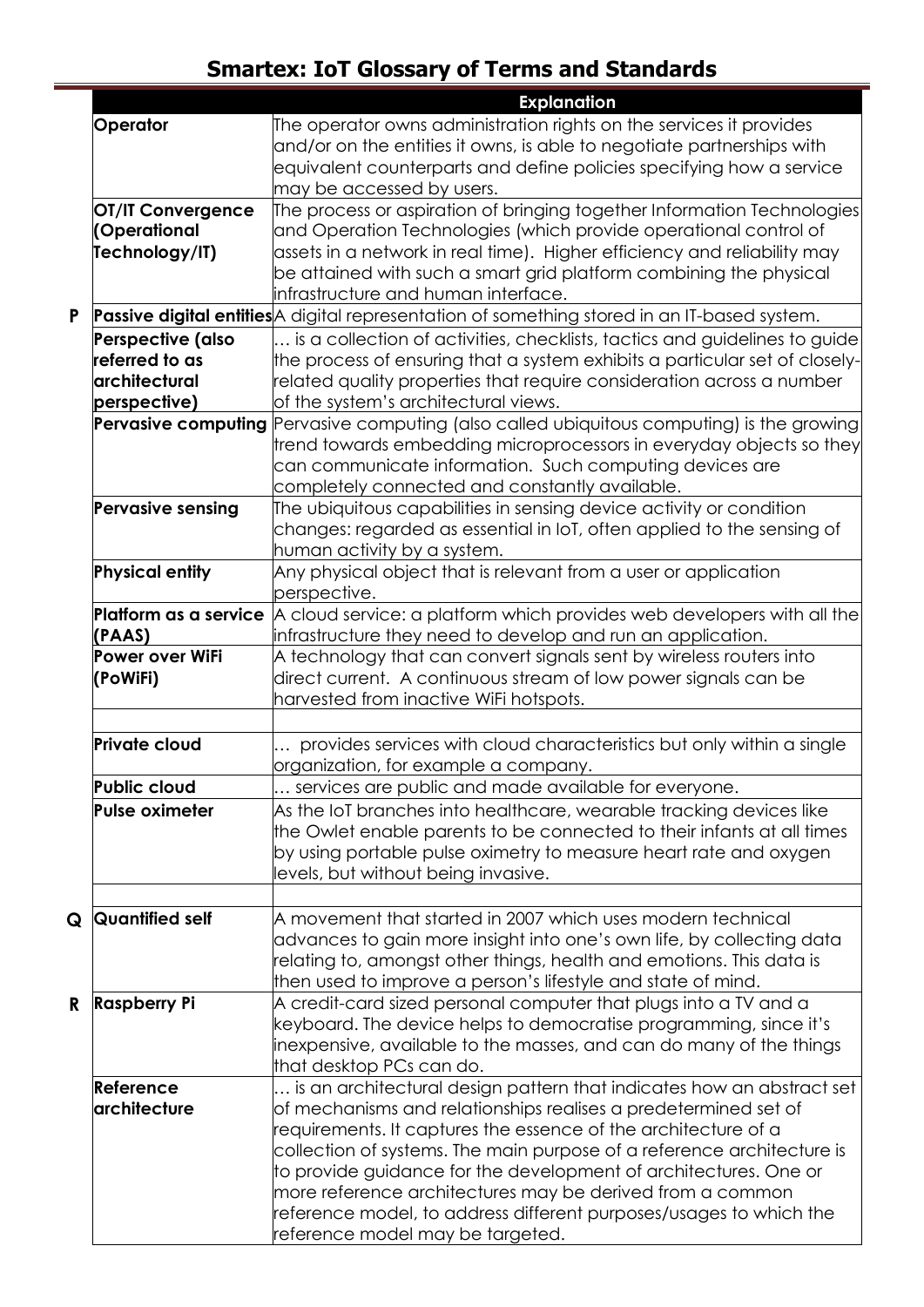|                                                            | <b>Explanation</b>                                                                                                                                                                                                                                                                                                                                                                                                                                                                                                                                                                                                                                                              |
|------------------------------------------------------------|---------------------------------------------------------------------------------------------------------------------------------------------------------------------------------------------------------------------------------------------------------------------------------------------------------------------------------------------------------------------------------------------------------------------------------------------------------------------------------------------------------------------------------------------------------------------------------------------------------------------------------------------------------------------------------|
| <b>Reference model</b>                                     | A reference model is an abstract framework for understanding<br>significant relationships among the entities of some environment. It<br>enables the development of specific reference or concrete<br>architectures using consistent standards or specifications supporting<br>that environment. A reference model consists of a minimal set of<br>unifying concepts, axioms and relationships within a particular problem<br>domain, and is independent of specific standards, technologies,<br>implementations, or other concrete details. A reference model may be<br>used as a basis for education and explaining standards to non-<br>specialists.                          |
| <b>Remote monitoring</b>                                   | describes the more and more automated monitoring and control of                                                                                                                                                                                                                                                                                                                                                                                                                                                                                                                                                                                                                 |
| and control                                                | devices, technologies or processes. Wireless devices which send<br>information gathered directly to control centres are often used to<br>achieve this.                                                                                                                                                                                                                                                                                                                                                                                                                                                                                                                          |
|                                                            |                                                                                                                                                                                                                                                                                                                                                                                                                                                                                                                                                                                                                                                                                 |
| <b>Resolution</b>                                          | Service by which a given ID is associated with a set of addresses of<br>information and interaction services. Information services allow<br>querying, changing and adding information about the thing in<br>question, while interaction services enable direct interaction with the<br>thing by accessing the resources of the associated devices, based on<br>a priori knowledge.                                                                                                                                                                                                                                                                                              |
| <b>REST</b>                                                | is an architecture for web standards, especially for the HTTP                                                                                                                                                                                                                                                                                                                                                                                                                                                                                                                                                                                                                   |
| (Representational<br><b>State Transfer)</b>                | protocol. It is supposed to simplify the design of network applications<br>compared with, for example, SOAP. An architecture for representing<br>entities exposed by a Web Service in order to interact with them<br>(Create, Read, Write, Delete). Has become very popular as a more<br>efficient alternative to traditional SOAP Web Services.                                                                                                                                                                                                                                                                                                                                |
|                                                            |                                                                                                                                                                                                                                                                                                                                                                                                                                                                                                                                                                                                                                                                                 |
| <b>RFID</b><br>(Radio Frequency<br><b>Identification</b> ) | The use of electromagnetic or inductive coupling in the radio<br>frequency portion of the spectrum to communicate to or from a tag<br>through a variety of modulation and encoding schemes uniquely to<br>read the identity of an RFQ Tag. A method to identify objects<br>(including humans) through electromagnetic waves without actual<br>physical contact. This way, data can be gathered more easily. An<br>object or creature is equipped with a transponder which transmits<br>data to an electronic reader. Other than, for example, barcodes, the<br>information can be read without a line of sight and in some cases<br>operating distance can be over a kilometre. |
| <b>SCADA</b>                                               | is a computer system which gathers real-time data to monitor and                                                                                                                                                                                                                                                                                                                                                                                                                                                                                                                                                                                                                |
| <b>(Supervisory Control</b><br><b>And Data</b>             | control systems or processes.                                                                                                                                                                                                                                                                                                                                                                                                                                                                                                                                                                                                                                                   |
| <b>Acquisition)</b>                                        |                                                                                                                                                                                                                                                                                                                                                                                                                                                                                                                                                                                                                                                                                 |
| <b>SDN</b>                                                 | Enables network infrastructure can be defined through software code.                                                                                                                                                                                                                                                                                                                                                                                                                                                                                                                                                                                                            |
| (Software-defined                                          | [Typically in an environment where a virtual network is layered on top of                                                                                                                                                                                                                                                                                                                                                                                                                                                                                                                                                                                                       |
| networking)                                                | the physical.                                                                                                                                                                                                                                                                                                                                                                                                                                                                                                                                                                                                                                                                   |

**S SCADA**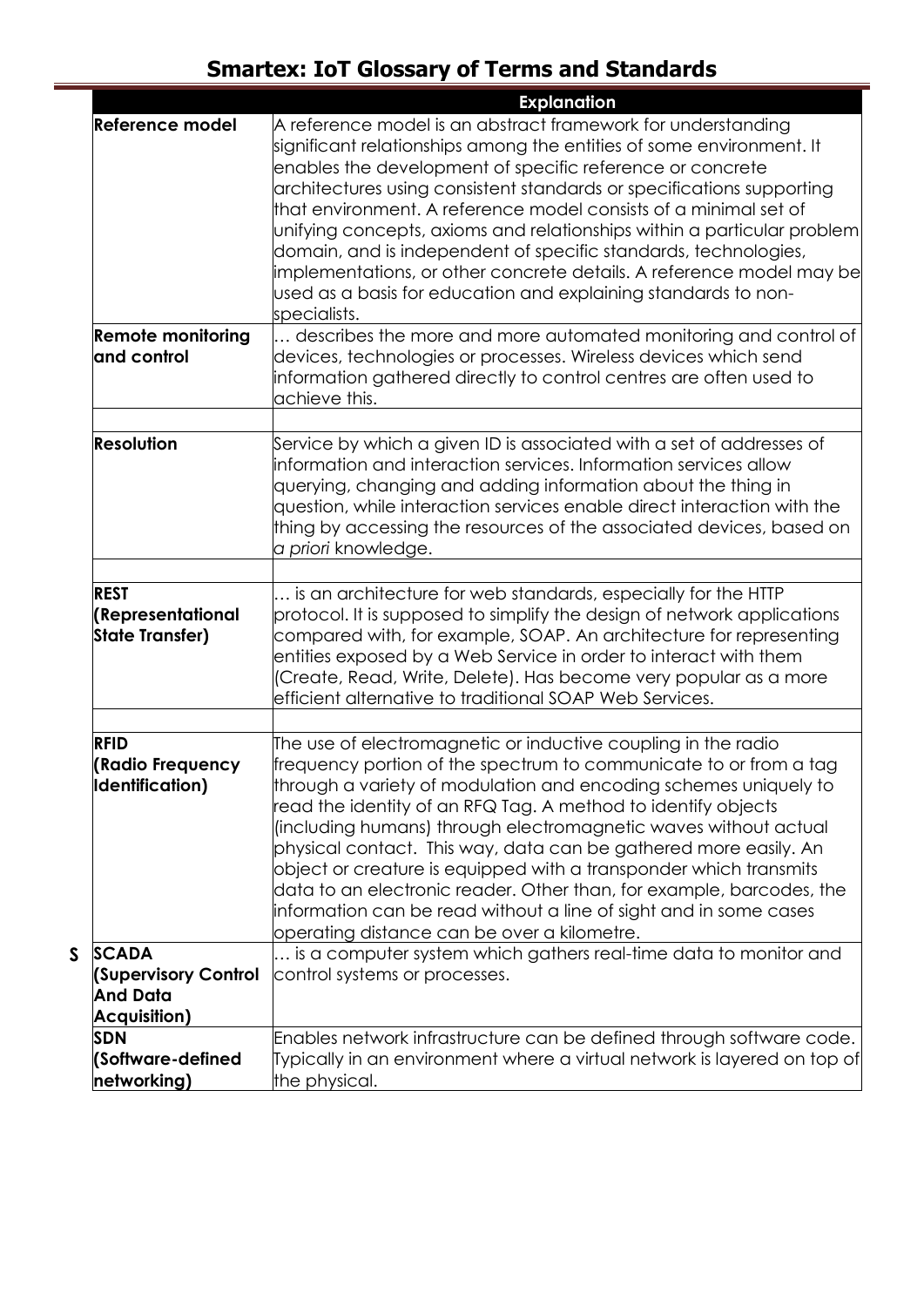|                        | <b>Explanation</b>                                                                          |
|------------------------|---------------------------------------------------------------------------------------------|
|                        | Security (Information) The correct term is 'information security' and typically information |
|                        | security comprises three component parts:                                                   |
|                        | Confidentiality: assurance that information is shared only among                            |
|                        | authorised persons or organisations. Breaches of confidentiality can                        |
|                        | occur when data is not handled in a manner appropriate to                                   |
|                        | safeguard the confidentiality of the information concerned. Such                            |
|                        | disclosure can take place by word of mouth, by printing, copying, e-                        |
|                        | mailing or creating documents and other data, etc.;                                         |
|                        | Integrity: assurance that the information is authentic and complete.                        |
|                        | Ensuring that information can be relied upon to be sufficiently                             |
|                        | accurate for its purpose. The term 'integrity' is used frequently when                      |
|                        | considering information security as it represents one of the primary                        |
|                        | indicators of information security (or lack of it). The integrity of data is                |
|                        | not only whether the data is 'correct', but whether it can be trusted                       |
|                        | and relied upon.;                                                                           |
|                        | Availability: assurance that the systems responsible for delivering,                        |
|                        | storing and processing information are accessible when needed, by                           |
|                        | those who need them.                                                                        |
| <b>Sensor</b>          | A sensor is used to determine certain physical or chemical                                  |
|                        | characteristics and transform them into an electrical signal to make                        |
|                        | them digitally processable. Sensors form the backbone of the loT,                           |
|                        | helping to bridge the gap between digital and physical.                                     |
| <b>Sensor hub</b>      | A technology which connects sensor data and processes it. This way                          |
|                        | the hub does part of a processor's data-processing job.                                     |
| SIGFOX (A company      | A French company that builds wireless networks to connect low-                              |
| name)                  | energy objects such as electricity metres. This is a proprietary                            |
|                        | technology, and utilises a signal capable of passing through solid<br>objects (LPWAN).      |
| Single sign-on         | Ability to enter a name and password only once in order to get to                           |
|                        | several password protected systems in one working period. Once the                          |
|                        | user has logged in, a central network application grants access to all                      |
|                        | the resources to which the user is entitled.                                                |
| <b>Smart buildings</b> | Buildings which are designed and equipped to try to minimize costs                          |
|                        | and environmental impact. This is achieved by connected systems                             |
|                        | and efficient use of energy through new, automated technology that                          |
|                        | intelligently responds to certain circumstances (available solar energy,                    |
|                        | temperature inside the building, etc.).                                                     |
| Smart cars             | Cars which use new technologies to support the driver and create a                          |
|                        | safer traffic environment. Different systems (inside and outside of the                     |
|                        | car) are connected and communicate with each other to allow                                 |
|                        | intelligent intervention in dangerous situations, and thus more fluent                      |
|                        | traffic flows.                                                                              |
| <b>Smart cities</b>    | A concept that tries to create a more intelligent city infrastructure by                    |
|                        | using modern information and communication technologies. Smart                              |
|                        | cities are about a more flexible adaptation to certain circumstances,                       |
|                        | more efficient use of resources, improved quality of life, fluent                           |
|                        | transportation and more. This will be achieved through networking and                       |
|                        | integrated information exchange between humans and things.                                  |
| <b>Smart grids</b>     | Grids which coordinate energy use and distribution. This enhances                           |
|                        | efficiency and becomes more and more important because of                                   |
|                        | renewable energies which are not always as reliable as other forms of                       |
|                        | energy.                                                                                     |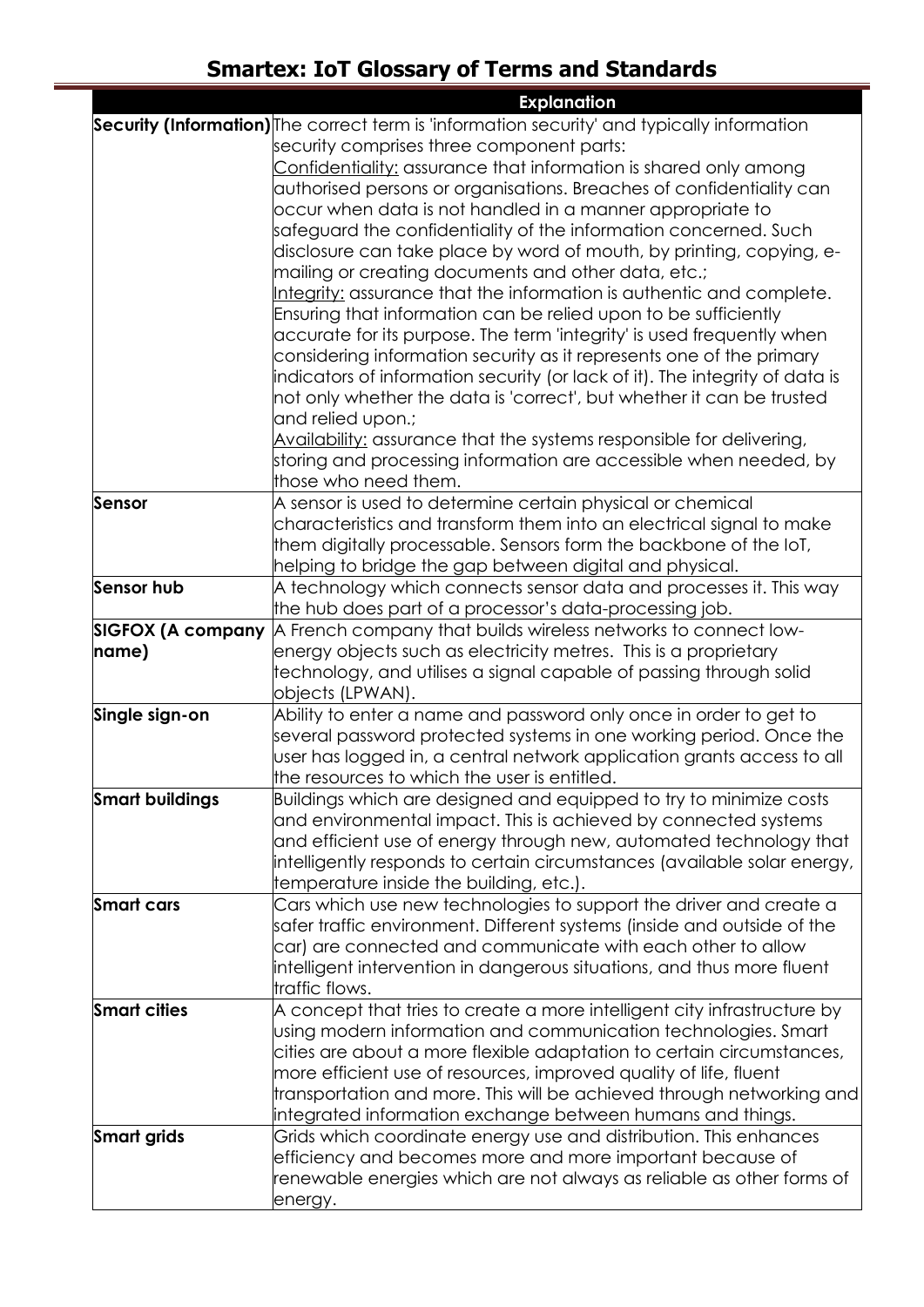|                                                                                               | <b>Explanation</b>                                                                                                                                                                                                                                                                                                                                                                                                                                                                                                                |
|-----------------------------------------------------------------------------------------------|-----------------------------------------------------------------------------------------------------------------------------------------------------------------------------------------------------------------------------------------------------------------------------------------------------------------------------------------------------------------------------------------------------------------------------------------------------------------------------------------------------------------------------------|
| <b>Smart home</b>                                                                             | Refers to the networking of household devices and systems through<br>information and communication technology. This way, processes                                                                                                                                                                                                                                                                                                                                                                                                |
|                                                                                               | optimize quality of life, costs, security and environmental impact.                                                                                                                                                                                                                                                                                                                                                                                                                                                               |
| <b>Smart meters</b>                                                                           | Electronic devices which measure and display resource consumption<br>(of water, gas, electricity, etc.) and communicate this information to<br>third parties (mainly control systems). This allows for a more efficient<br>distribution, usage and control of these resources.                                                                                                                                                                                                                                                    |
| Soc                                                                                           | The bundling of all necessary parts of a system into a single chip. This                                                                                                                                                                                                                                                                                                                                                                                                                                                          |
| ((IoT) System On a<br>Chip)                                                                   | saves space and reduces energy consumption, making it especially<br>useful in small electronic devices.                                                                                                                                                                                                                                                                                                                                                                                                                           |
| Social web of things                                                                          | is in a way the socialisation of the IoT. It is the integration of<br>connected things into our social life. An example would be a TV that<br>not only informs us that our favourite TV show is on in an hour, but also<br>lets us know which of our friends like the show too, so that you can<br>meet up and watch together.                                                                                                                                                                                                    |
| (SAAS)                                                                                        | <b>Software as a service</b> Software is delivered to the user and updated via the internet.<br>Typically enabled by a cloud service that hosts the software. Often<br>there is no software installed on the user's device but it is accessed via<br>a web browser. Although this is not a requirement of SaaS, for<br>example, Adobe and Microsoft both deliver applications that are<br>installed on the user's device through a SaaS model.                                                                                    |
| Stakeholder (also                                                                             | An individual, team, or organisation (or classes thereof) with interests in,                                                                                                                                                                                                                                                                                                                                                                                                                                                      |
| referred to as system<br>stakeholder)                                                         | or concerns relative to, a system.                                                                                                                                                                                                                                                                                                                                                                                                                                                                                                |
| <b>STOMP</b><br>(Simple (or<br><b>Streaming) Text</b><br><b>Oriented Message</b><br>Protocol) | It is similar to HTTP and allows STOMP clients to communicate with most<br>of the message brokers, making it language-agnostic.                                                                                                                                                                                                                                                                                                                                                                                                   |
| <b>Swarm Algorithms</b>                                                                       | Using Swarm Intelligence (SI) algorithms, such as Particle Swarm<br>Optimization (PSO), city planners can also create simulations to<br>understand potential congestion challenges based on how vehicles<br>and pedestrians navigate public spaces. PSO is a good algorithm to<br>apply to schools, for example, as it helps them understand the<br>behavior of each student (particle) or group of students (swarm) and<br>how they navigate out of schools and the paths they take when<br>walking, biking, or being picked up. |
|                                                                                               |                                                                                                                                                                                                                                                                                                                                                                                                                                                                                                                                   |
| Tag                                                                                           | $\,$ a label or other physical object used to identify the physical entity to<br>which it is attached.                                                                                                                                                                                                                                                                                                                                                                                                                            |
| <b>Thing</b>                                                                                  | In the phrase 'IoT', the word 'thing' denotes a physical entity (in<br>contrast to the digital and network connection shared between these<br>systems). This could be household appliances, wearable technology,<br>security systems, or other connected/connectable devices.                                                                                                                                                                                                                                                     |
| <b>Thread</b>                                                                                 | An organisation attempting to specify how to assemble and configure<br>a range of standards into a complete software stack to create an IP-<br>based, secure, reliable, interoperable mesh network.                                                                                                                                                                                                                                                                                                                               |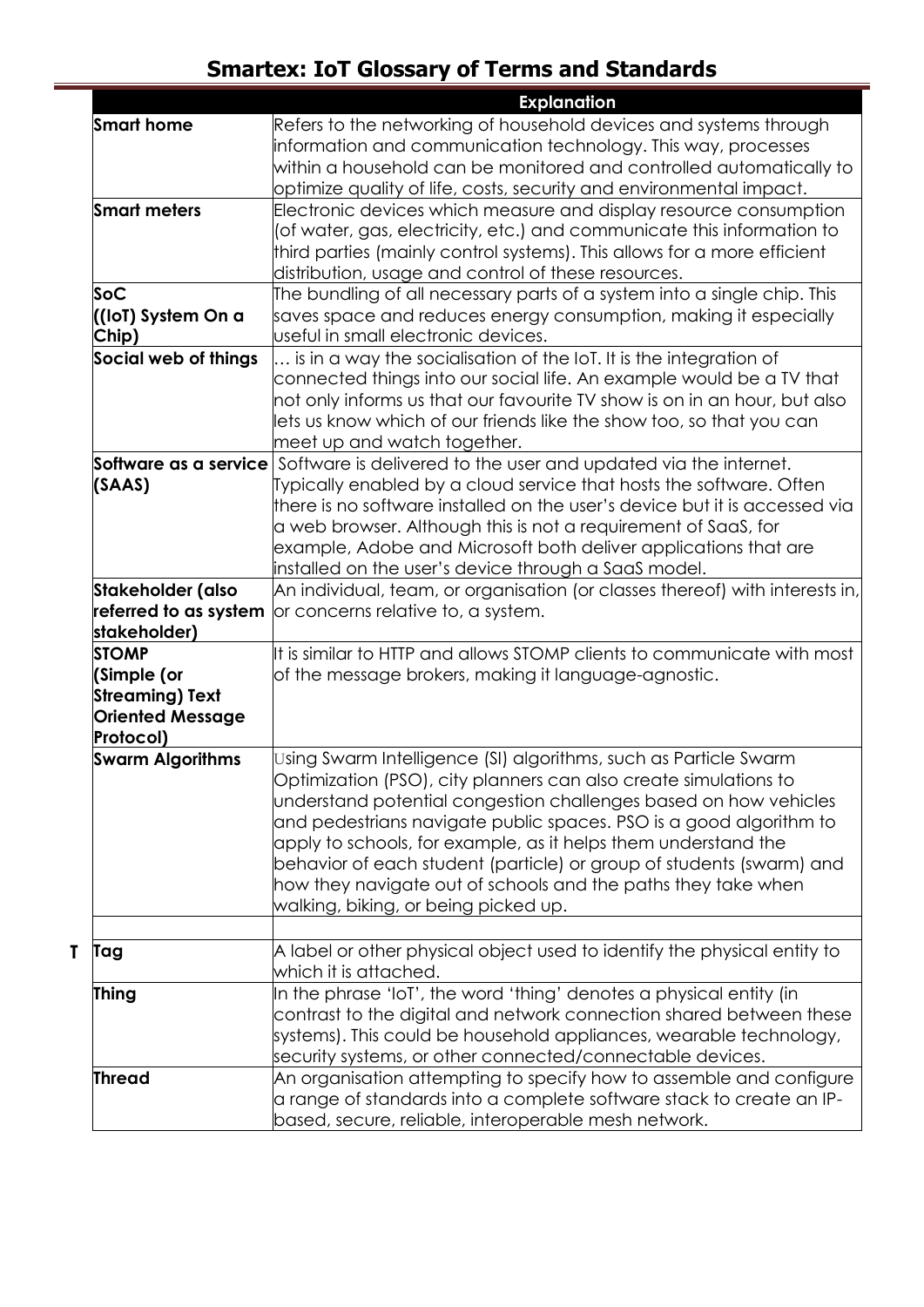|                        |                       | <b>Explanation</b>                                                         |  |  |  |
|------------------------|-----------------------|----------------------------------------------------------------------------|--|--|--|
| U                      | <b>Ubiquitous</b>     | Systems that are integrated in their surroundings and easily and           |  |  |  |
|                        | computing             | constantly accessible, without traditional interfaces like screens and     |  |  |  |
|                        |                       | keyboards: all forms of computers which are implemented in everyday        |  |  |  |
|                        |                       | objects and connected. Other names, which sometimes have a                 |  |  |  |
|                        |                       | slightly different meaning, are pervasive computing, ambient               |  |  |  |
|                        |                       | intelligence and everywhere.                                               |  |  |  |
|                        | <b>Unconstrained</b>  | A network of devices with no restriction on capabilities such as storage,  |  |  |  |
|                        | network               | computing power, and/or transfer rate.                                     |  |  |  |
|                        | User                  | A human or any active digital entity that is interested in interacting     |  |  |  |
|                        |                       | with a particular physical object.                                         |  |  |  |
| $\mathbf V$            | Vehicle-to-vehicle    | Part of the future of self-driving cars, such systems allow passenger cars |  |  |  |
|                        | (V2V)                 | and other vehicles to communicate with each other and with various $\,$    |  |  |  |
|                        |                       | oad and traffic sensors. This intercommunication may eventually allow      |  |  |  |
|                        |                       | for self-regulating traffic and transportation systems.                    |  |  |  |
|                        |                       |                                                                            |  |  |  |
|                        | <b>Viewpoint</b>      | A definition of the perspective from which a view is taken. It is a        |  |  |  |
|                        |                       | specification of the conventions for constructing and using                |  |  |  |
|                        |                       | a view(often by means of an appropriate schema or template).               |  |  |  |
|                        |                       | A view is what you see; a viewpoint is where you are looking from - the    |  |  |  |
|                        |                       | vantage point or perspective that determines what you see.                 |  |  |  |
|                        | <b>Virtual entity</b> | Computational or data element representing a physical entity. Virtual      |  |  |  |
|                        |                       | entities can be either active or passive digital entities.                 |  |  |  |
|                        | Virtual power plant   | In a virtual power plant, different, decentralized power generating        |  |  |  |
|                        |                       | plants are connected and are monitored and controlled from a single        |  |  |  |
|                        |                       | control centre. This way, virtual power plants can integrate smaller       |  |  |  |
|                        |                       | energy providers – for example solar or wind parks – into the energy       |  |  |  |
|                        |                       | infrastructure. VPPs are also able to react flexibly to changes in         |  |  |  |
|                        |                       | demand.                                                                    |  |  |  |
| <b>Virtual sensors</b> |                       | use data from sensors to gather information that would not be              |  |  |  |
|                        |                       | measurable by a single device. This way they can attain information        |  |  |  |
|                        |                       | that cannot be measured directly.                                          |  |  |  |
| W Wearable             |                       | Technologies or computers that, integrated into articles of clothing or    |  |  |  |
| technology             |                       | accessories, can be worn. The most prominent example would be              |  |  |  |
|                        |                       | Apple Watch. Wearable technology, like the Jawbone Up and Fitbit           |  |  |  |
|                        |                       | activity trackers, is one of the main focus areas of the IoT at the        |  |  |  |
|                        |                       | moment. Devices like these often work by gamifying real-life tasks,        |  |  |  |
|                        |                       | bringing people into the device's ecosystem and generating data that       |  |  |  |
|                        |                       | can be analysed to improve products and lifestyles.                        |  |  |  |
|                        | <b>Weightless-N</b>   | An open standard based on a low power (with an extremely long              |  |  |  |
|                        | standard              | battery life) wide area star network architecture, for signal              |  |  |  |
|                        |                       | propagation over several kilometres. V1 of the standard was                |  |  |  |
|                        |                       | announced on 5 <sup>th</sup> May 2015.                                     |  |  |  |
|                        | WiFi HaLow            | A new technology that uses unlicensed 900 MHz spectrum and                 |  |  |  |
|                        |                       | 802.11 ah standard for lower power wifi. The principal significance of     |  |  |  |
|                        |                       | Halow is expected to be its enablement of a new generation of smart        |  |  |  |
|                        |                       | home devices thanks to the lower power required to connect to it,          |  |  |  |
|                        |                       | compared to current wifi in the 2.4 and 5 GHz bands. The lower             |  |  |  |
|                        |                       | frequency also promises greater range.                                     |  |  |  |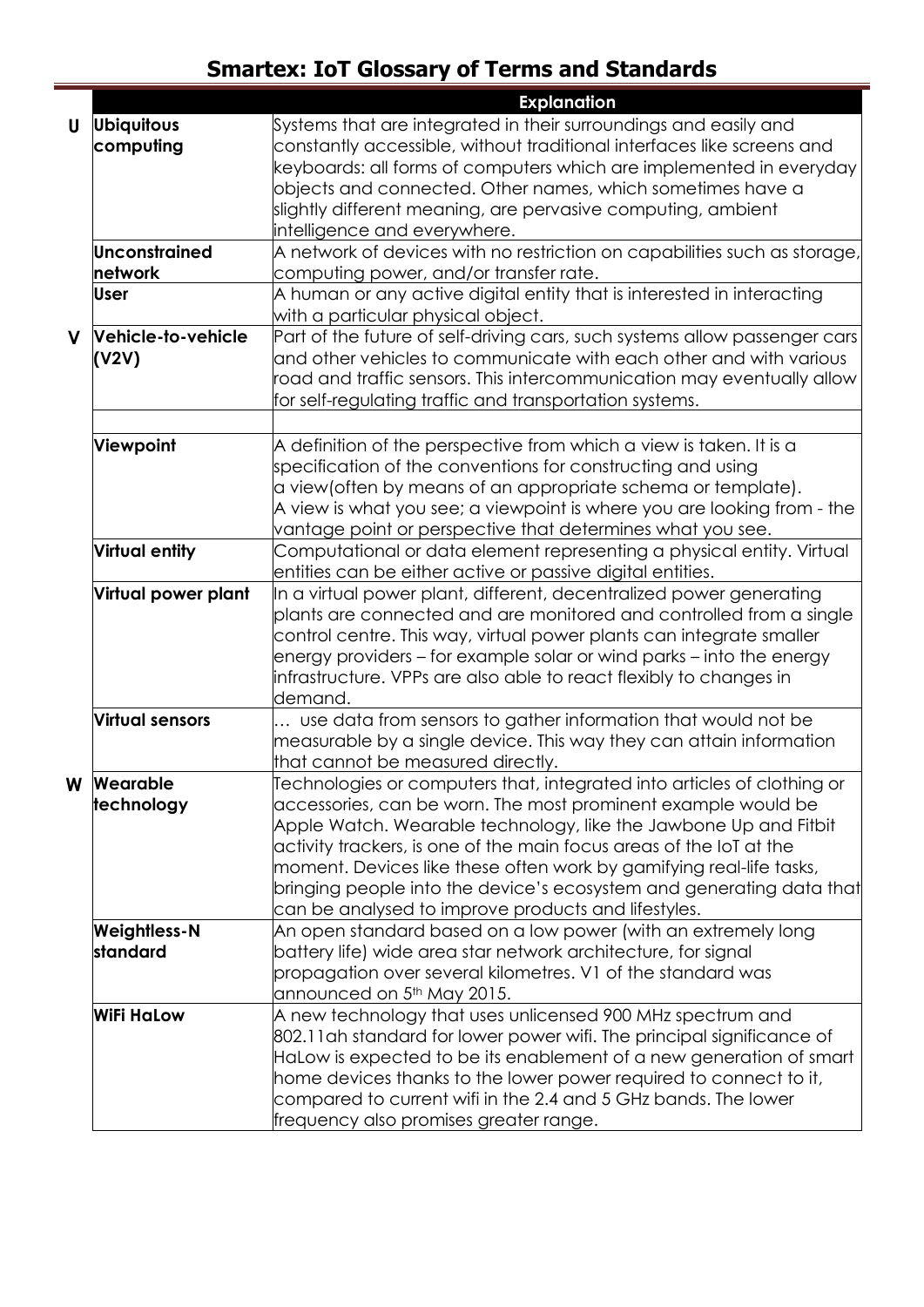|   |                                                      | <b>Explanation</b>                                                                                                                                                                                                                                                                                                            |  |  |  |
|---|------------------------------------------------------|-------------------------------------------------------------------------------------------------------------------------------------------------------------------------------------------------------------------------------------------------------------------------------------------------------------------------------|--|--|--|
|   | <b>Wireless</b>                                      | Wireless communication is the transfer of information over a distance                                                                                                                                                                                                                                                         |  |  |  |
|   | communication                                        | without the use of enhanced electrical conductors or 'wires'. The                                                                                                                                                                                                                                                             |  |  |  |
|   | technologies                                         | distances involved may be short (a few meters as in television remote<br>control) or long (thousands or millions of kilometres for radio<br>communications). When the context is clear, the term is often<br>shortened to 'wireless'. Wireless communication is generally<br>considered to be a branch of telecommunications. |  |  |  |
|   | Wireless sensors and<br>lactuators network<br>(WSAN) | are networks of nodes that sense and, potentially, control their<br>environment. They communicate the information through wireless links<br>enabling interaction between people or computers and the<br>surrounding environment.                                                                                              |  |  |  |
|   | <b>Wireline</b><br>communication<br>technologies     | A term associated with a network or terminal that uses metallic wire<br>conductors (and/or optical fibres) for telecommunications."                                                                                                                                                                                           |  |  |  |
|   | X XML<br>(Extensible Markup<br>Language)             | is universally used to describe content on websites or other<br>information that can be read by machines.                                                                                                                                                                                                                     |  |  |  |
| 7 | <b>ZigBee</b>                                        | A low-power radio protocol for small amounts of data, based on the<br>EEE 802.15.4 standard. It has low power consumption, a range of<br>about a 100 metres and a bandwidth of 250 kbps. IoT staples like the<br>Nest thermostat and Hue light bulb both use Zigbee chips.                                                    |  |  |  |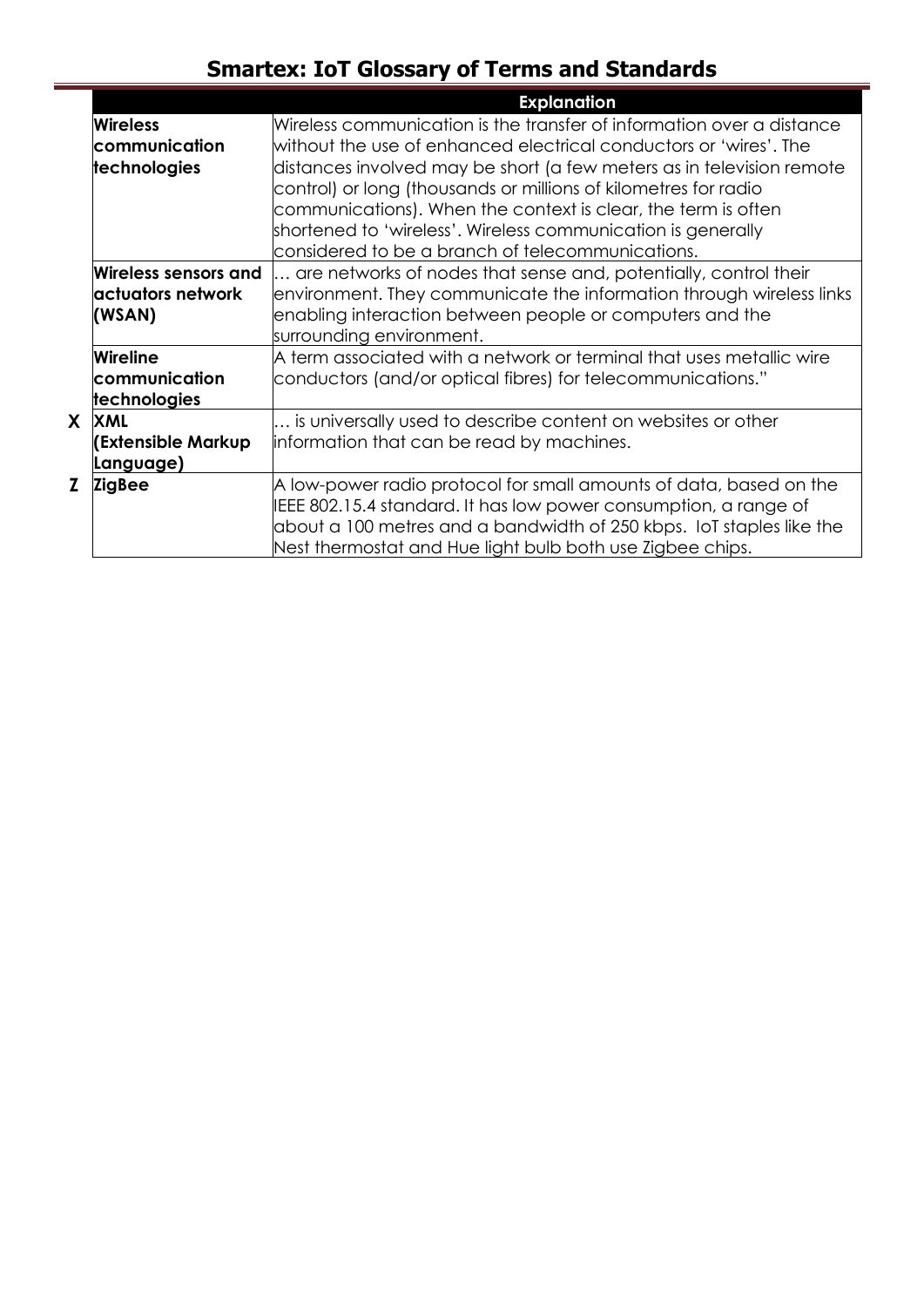## **SUMMARY OF IoT 'STANDARDS' AND STANDARDS BODIES**

| No.         | <b>Name</b>                                                             | Scope                                                                                                                                                                                                                                                                               | Promoters                                                                                                  | <b>URL</b>                                 |
|-------------|-------------------------------------------------------------------------|-------------------------------------------------------------------------------------------------------------------------------------------------------------------------------------------------------------------------------------------------------------------------------------|------------------------------------------------------------------------------------------------------------|--------------------------------------------|
|             | <b>Internet Protocol for</b><br><b>Smart Objects</b><br>(IPSO) Alliance | Internet Protocol as the<br>network for the<br>connection of smart<br>objects in energy,<br>consumer, healthcare,<br>and industrial<br>applications                                                                                                                                 | Global, non-profit<br>forum:<br>50+ members                                                                | http://www.ipso-alliance.org               |
| $\mathbf 2$ | <b>Industrial Internet</b><br>Consortium (IIC)                          | M2M standardisation                                                                                                                                                                                                                                                                 | AT&T, Cisco, GE,<br>Intel, IBM, SAP,<br>Siemens, Infineon<br>Non-profit<br>consortium:<br>$50+$<br>members | http://www.iiconsortium.org                |
| 3           | <b>AllSeen Alliance</b><br>(AllJoyn)                                    | Non-profit group<br>dedicated to<br>supporting the Internet<br>of Everything                                                                                                                                                                                                        | Qualcomm<br>The 11th Linux<br>Foundation<br>Collaborative<br>Project<br>Philips                            | http://www.allseenalliance.org             |
| 4           | <b>Thread Group</b>                                                     | Product certification to<br>ensure security and<br>interoperability of<br>products around the<br>home                                                                                                                                                                               | Google NEST Labs<br>A marketing<br>education group: 7<br>members                                           | http://www.threadgroup.org                 |
| 5           | <b>Open Interconnect</b><br>Consortium (OIC)                            | Develop standards for<br>discovery, connectivity<br>and device<br>authentication. And<br>see loTivity                                                                                                                                                                               | Consortium: GE,<br>Cisco, Acer, Intel<br>27 members                                                        | http://www.openinterconnect.o<br><u>rg</u> |
| 6           | <b>IEEE Standards</b><br><b>Association</b><br>P2413                    | This draft standard<br>defines an architectural<br>framework for the<br>Internet of Things (IoT),<br>including descriptions of<br>various IoT domains,<br>definitions of IoT<br>domain abstractions,<br>and identification of<br>commonalities<br>between different IoT<br>domains. | <b>IEEE Board</b><br>(BOG/CAG)                                                                             |                                            |
|             | <b>Deutsche Telekom</b><br>+ SAP                                        | Software standards for<br>loT devices that take<br>German businesses'<br>interests into account                                                                                                                                                                                     | Deutsche Telekom +<br>SAP                                                                                  |                                            |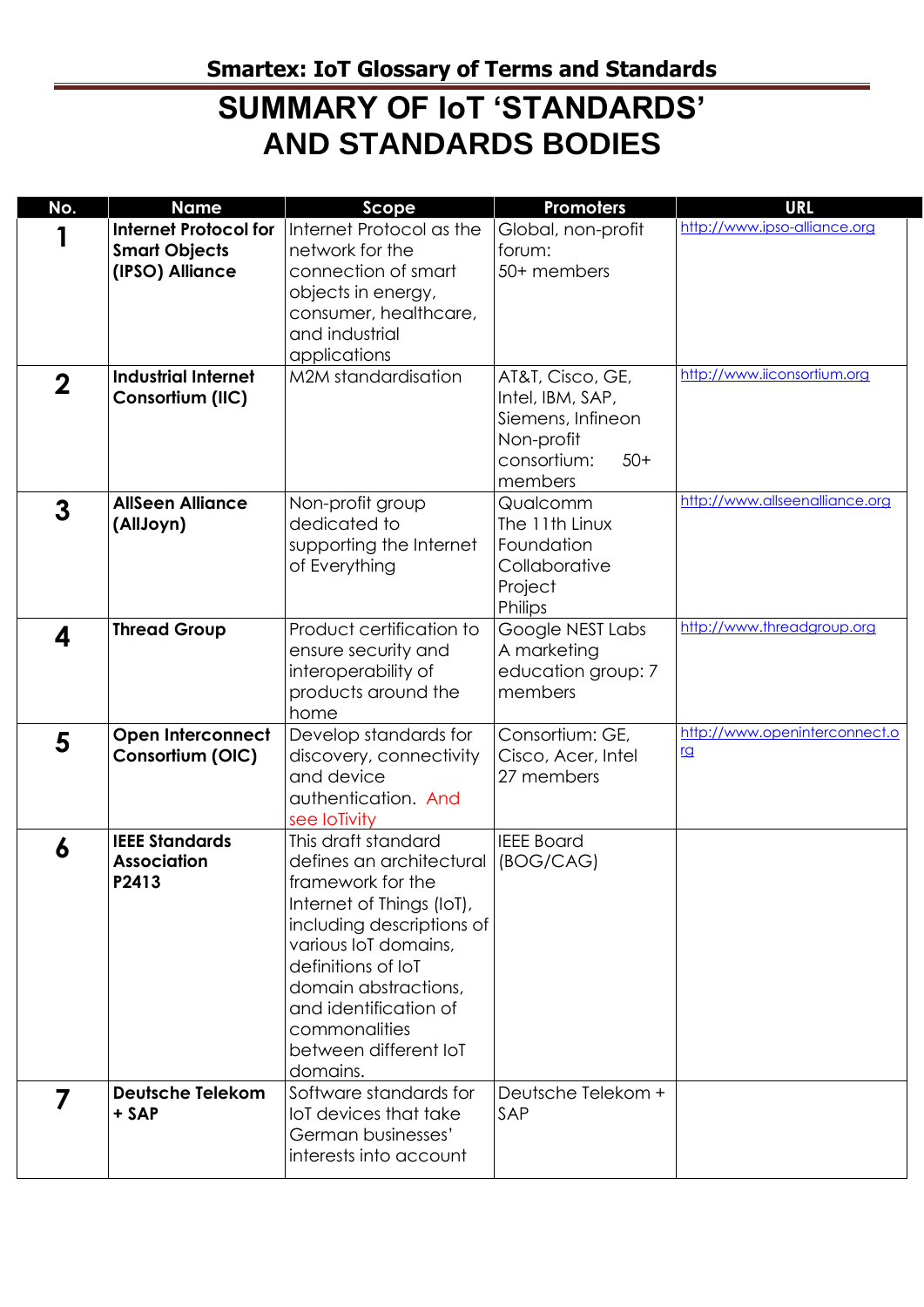| 8  | International             | Establishment of a new                  |                          |                         |
|----|---------------------------|-----------------------------------------|--------------------------|-------------------------|
|    | <b>Telecommunication</b>  | <b>ITU-T Study Group to</b>             |                          |                         |
|    | <b>Union</b>              | address the                             |                          |                         |
|    | (III)                     | standardization                         |                          |                         |
|    |                           | requirements of the                     |                          |                         |
|    |                           | Internet-of-Things                      |                          |                         |
| 9  | <b>Open Connectivity</b>  | A cross-industry                        | Arris, CableLabs,        |                         |
|    | <b>Foundation</b>         | collaboration aimed at                  | Cisco, Electrolux, GE    |                         |
|    |                           | unlocking opportunities                 | Digital, Intel,          |                         |
|    |                           | for consumers and                       | Microsoft,               |                         |
|    |                           | business with IoT                       | Qualcomm and             |                         |
|    |                           | devices, and ultimately                 | Samsung.                 |                         |
|    |                           |                                         |                          |                         |
|    |                           | a way quickly to get                    |                          |                         |
|    |                           | everyone to adopt a                     |                          |                         |
|    |                           | single open standard.                   |                          |                         |
| 10 | M <sub>2</sub> .COM       | A physically                            | Advantech, ARM,          |                         |
|    |                           | interchangeable                         | <b>Bosch Sensortec,</b>  |                         |
|    |                           | standard for wireless IoT               | Sensirion, and Texas     |                         |
|    |                           | sensor nodes to                         | Instruments are to       |                         |
|    |                           | combine wireless                        | co-operate on this.      |                         |
|    |                           | technology, a                           |                          |                         |
|    |                           | microcontroller and                     |                          |                         |
|    |                           | networking capability,                  |                          |                         |
|    |                           | with a new industry                     |                          |                         |
|    |                           | body.                                   |                          |                         |
|    | <b>Wireless IoT Forum</b> | loT standards body. The Cisco           |                          |                         |
| 11 |                           | Wireless IoT Forum said it              |                          |                         |
|    |                           | is working on                           |                          |                         |
|    |                           | accelerating the                        |                          |                         |
|    |                           | adoption of wireless                    |                          |                         |
|    |                           | wide-area networking                    |                          |                         |
|    |                           |                                         |                          |                         |
|    |                           | technologies                            |                          |                         |
|    |                           | dedicated to lot. Other                 |                          |                         |
|    |                           | founding and board                      |                          |                         |
|    |                           | members include                         |                          |                         |
|    |                           | Accenture, Arkessa, BT                  |                          |                         |
|    |                           | Telensa and WSN.                        |                          |                         |
| 12 | <b>Open Source</b>        | The OSADP                               | <b>The United States</b> | http://itsforge.net     |
|    | <b>Application</b>        | features Connected                      | Department of            |                         |
|    | <b>Development</b>        | Vehicle and other ITS-                  | Transportation           |                         |
|    | <b>Portal (OSADP)</b>     | related applications                    | (USDOT) Intelligent      |                         |
|    |                           | from the                                | <b>Transportation</b>    |                         |
|    |                           | <b>USDOT ITS Program and</b>            | Systems (ITS) Joint      |                         |
|    |                           | other sources to support Program Office |                          |                         |
|    |                           | the use and                             | (JPO)                    |                         |
|    |                           | development                             |                          |                         |
|    |                           | of this technology.                     |                          |                         |
|    | oneM2M                    | oneM2M is the global                    | ARIB (Japan), ATIS       | http://www.onem2m.org/. |
| 13 |                           | standards initiative that               | (North America),         |                         |
|    |                           | covers requirements,                    | CCSA (China), ETSI       |                         |
|    |                           | architecture, API                       | (Europe), TIA (North     |                         |
|    |                           | specifications, security                | America), TSDSI          |                         |
|    |                           | solutions and                           | (India), TTA (Korea),    |                         |
|    |                           |                                         |                          |                         |
|    |                           | interoperability for                    | and TTC (Japan),         |                         |
|    |                           | Machine-to-Machine                      | together with six        |                         |